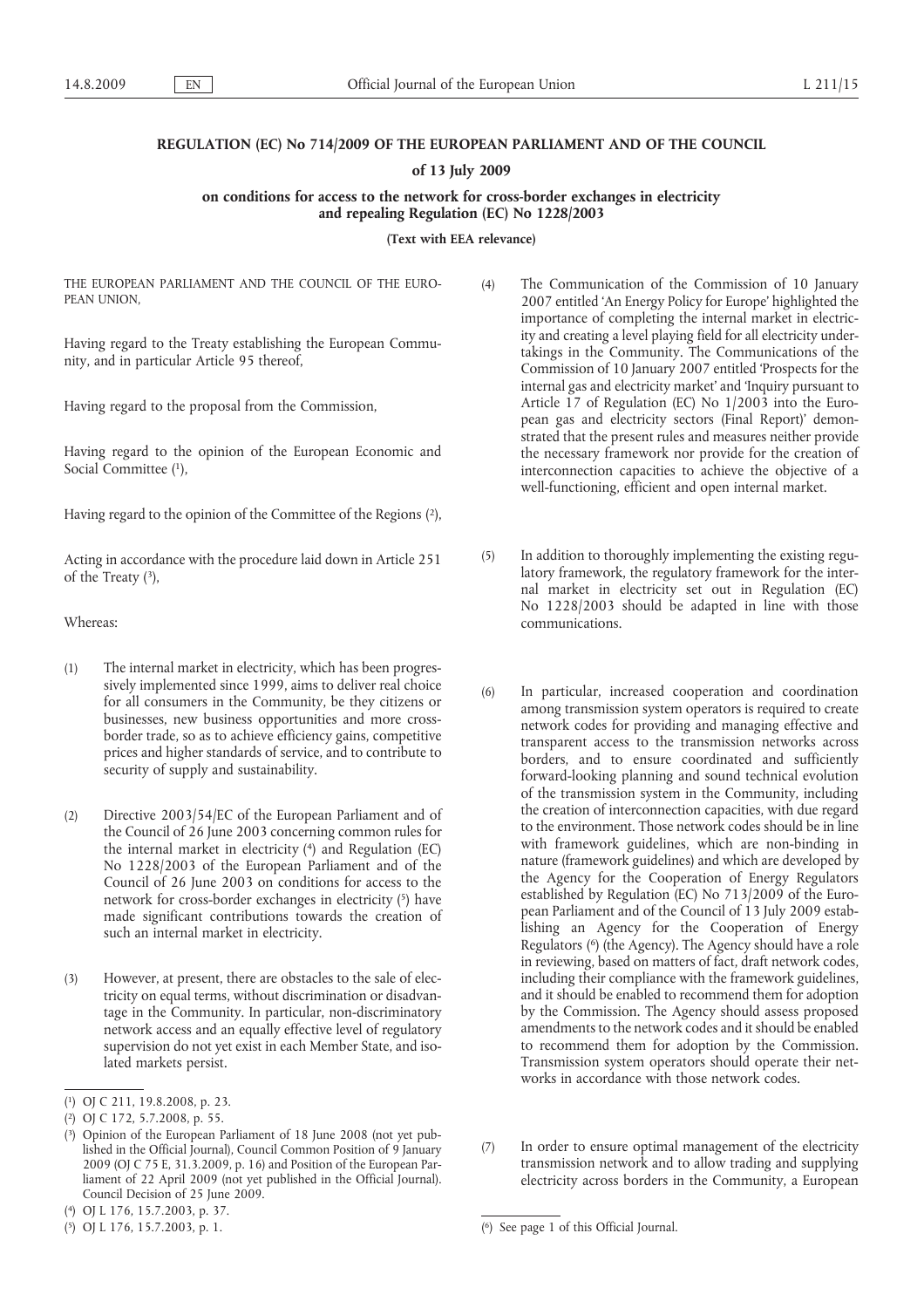Network of Transmission System Operators for Electricity (the ENTSO for Electricity), should be established. The tasks of the ENTSO for Electricity should be carried out in compliance with Community competition rules which remain applicable to the decisions of the ENTSO for Electricity. The tasks of the ENTSO for Electricity should be well-defined and its working method should ensure efficiency, transparency and the representative nature of the ENTSO for Electricity. The network codes prepared by the ENTSO for Electricity are not intended to replace the necessary national network codes for non-cross-border issues. Given that more effective progress may be achieved through an approach at regional level, transmission system operators should set up regional structures within the overall cooperation structure, whilst ensuring that results at regional level are compatible with network codes and non-binding ten-year network development plans at Community level. Member States should promote cooperation and monitor the effectiveness of the network at regional level. Cooperation at regional level should be compatible with progress towards a competitive and efficient internal market in electricity.

- (8) All market participants have an interest in the work expected of the ENTSO for Electricity. An effective consultation process is therefore essential and existing structures that are set up to facilitate and streamline the consultation process, such as the Union for the Coordination of Transmission of Electricity, national regulators or the Agency, should play an important role.
- (9) In order to ensure greater transparency regarding the entire electricity transmission network in the Community, the ENTSO for Electricity should draw up, publish and regularly update a non-binding Community-wide ten-year network development plan (Community-wide network development plan). Viable electricity transmission networks and necessary regional interconnections, relevant from a commercial or security of supply point of view, should be included in that network development plan.
- (10) This Regulation should lay down basic principles with regard to tarification and capacity allocation, whilst providing for the adoption of Guidelines detailing further relevant principles and methodologies, in order to allow rapid adaptation to changed circumstances.
- (11) In an open, competitive market, transmission system operators should be compensated for costs incurred as a result of hosting cross-border flows of electricity on their networks by the operators of the transmission systems from which cross-border flows originate and the systems where those flows end.
- (12) Payments and receipts resulting from compensation between transmission system operators should be taken into account when setting national network tariffs.
- (13) The actual amount payable for cross-border access to the system can vary considerably, depending on the transmission system operator involved and as a result of differences in the structure of the tarification systems applied in Member States. A certain degree of harmonisation is therefore necessary in order to avoid distortions of trade.
- (14) A proper system of long-term locational signals is necessary, based on the principle that the level of the network access charges should reflect the balance between generation and consumption of the region concerned, on the basis of a differentiation of the network access charges on producers and/or consumers.
- (15) It would not be appropriate to apply distance-related tariffs or, provided appropriate locational signals are in place, a specific tariff to be paid only by exporters or importers in addition to the general charge for access to the national network.
- (16) The precondition for effective competition in the internal market in electricity is non-discriminatory and transparent charges for network use including interconnecting lines in the transmission system. The available capacity of those lines should be set at the maximum levels consistent with the safety standards of secure network operation.
- (17) It is important to avoid distortion of competition resulting from the differing safety, operational and planning standards used by transmission system operators in Member States. Moreover, there should be transparency for market participants concerning available transfer capacities and the security, planning and operational standards that affect the available transfer capacities.
- (18) Market monitoring undertaken over recent years by the national regulatory authorities and by the Commission has shown that current transparency requirements and rules on access to infrastructure are not sufficient to secure a genuine, well-functioning, open and efficient internal market in electricity.
- (19) Equal access to information on the physical status and efficiency of the system is necessary to enable all market participants to assess the overall demand and supply situation and identify the reasons for movements in the wholesale price. This includes more precise information on electricity generation, supply and demand including forecasts, network and interconnection capacity, flows and maintenance, balancing and reserve capacity.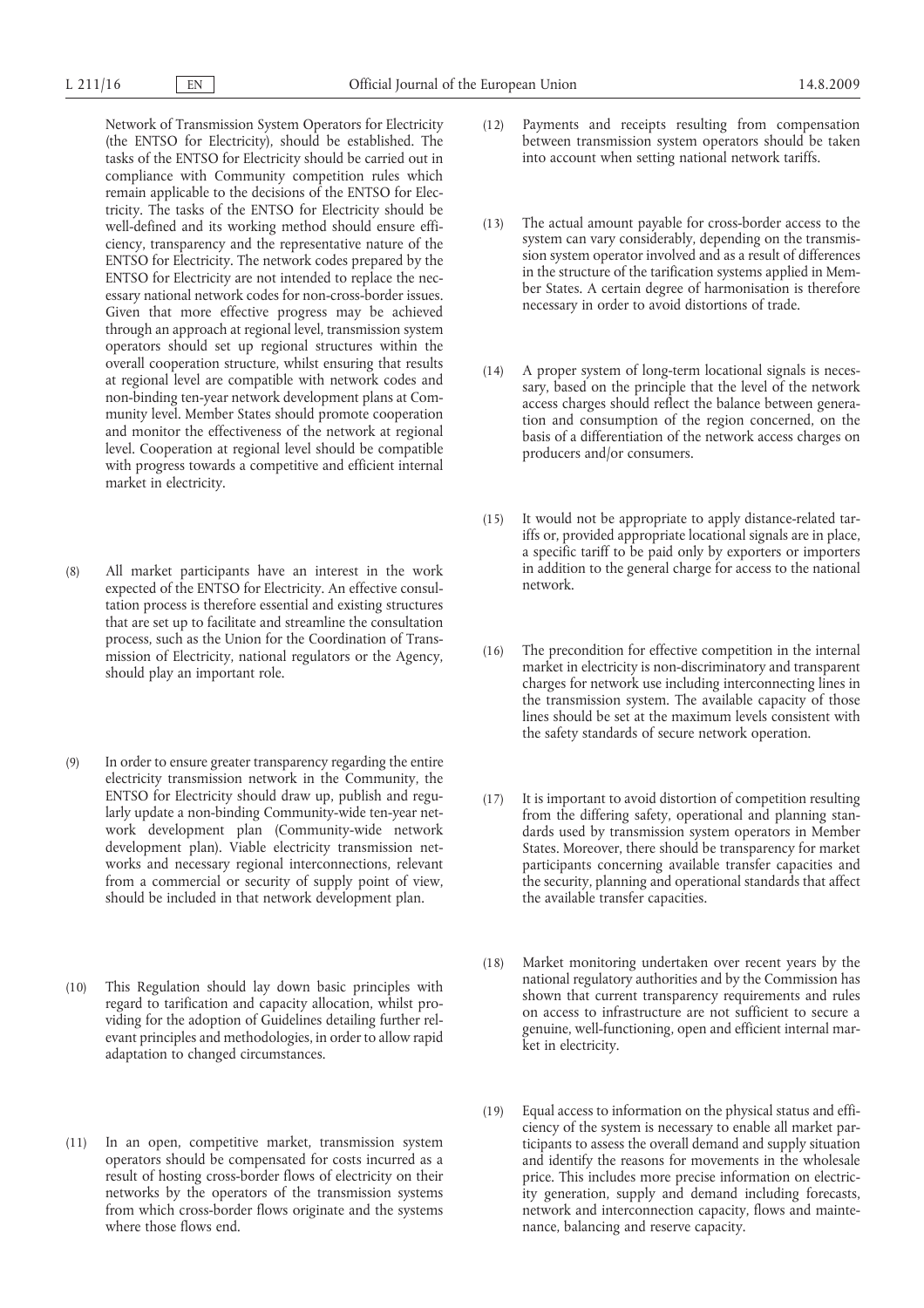- (20) To enhance trust in the market, its participants need to be sure that those engaging in abusive behaviour can be subject to effective, proportionate and dissuasive penalties. The competent authorities should be given the competence to investigate effectively allegations of market abuse. To that end, it is necessary that competent authorities have access to data that provides information on operational decisions made by supply undertakings. In the electricity market, many relevant decisions are made by the generators, which should keep information in relation thereto available to and easily accessible by the competent authorities for a fixed period of time. The competent authorities should, furthermore, regularly monitor the compliance of the transmission system operators with the rules. Small generators with no real ability to distort the market should be exempt from that obligation.
- (21) There should be rules on the use of revenues flowing from congestion-management procedures, unless the specific nature of the interconnector concerned justifies an exemption from those rules.
- (22) The management of congestion problems should provide correct economic signals to transmission system operators and market participants and should be based on market mechanisms.
- (23) Investments in major new infrastructure should be promoted strongly while ensuring the proper functioning of the internal market in electricity. In order to enhance the positive effect of exempted direct current interconnectors on competition and security of supply, market interest during the project-planning phase should be tested and congestion-management rules should be adopted. Where direct current interconnectors are located in the territory of more than one Member State, the Agency should handle as a last resort the exemption request in order to take better account of its cross-border implications and to facilitate its administrative handling. Moreover, given the exceptional risk profile of constructing those exempt major infrastructure projects, undertakings with supply and production interests should be able to benefit from a temporary derogation from the full unbundling rules for the projects concerned. Exemptions granted under Regulation (EC) No 1228/2003 continue to apply until the scheduled expiry date as decided in the granted exemption decision.
- (24) To ensure the smooth functioning of the internal market in electricity, provision should be made for procedures which allow the adoption of decisions and Guidelines with regard, inter alia, to tarification and capacity allocation by the Commission whilst ensuring the involvement of Member States' regulatory authorities in that process, where appropriate through their European association. Regulatory authorities, together with other relevant authorities in the Member States, have an important role to play in contributing to the proper functioning of the internal market in electricity.
- (25) National regulatory authorities should ensure compliance with the rules contained in this Regulation and the Guidelines adopted pursuant thereto.
- (26) The Member States and the competent national authorities should be required to provide relevant information to the Commission. Such information should be treated confidentially by the Commission. Where necessary, the Commission should have an opportunity to request relevant information directly from undertakings concerned, provided that the competent national authorities are informed.
- (27) Member States should lay down rules on penalties applicable to infringements of the provisions of this Regulation and ensure that they are implemented. Those penalties must be effective, proportionate and dissuasive.
- (28) The measures necessary for the implementation of this Regulation should be adopted in accordance with Council Decision 1999/468/EC of 28 June 1999 laying down the procedures for the exercise of implementing powers conferred on the Commission (1).
- (29) In particular, the Commission should be empowered to establish or adopt the Guidelines necessary for providing the minimum degree of harmonisation required to achieve the aims of this Regulation. Since those measures are of general scope and are designed to amend non-essential elements of this Regulation, by supplementing it with new non-essential elements, they must be adopted in accordance with the regulatory procedure with scrutiny provided for in Article 5a of Decision 1999/468/EC.
- (30) Since the objective of this Regulation, namely the provision of a harmonised framework for cross-border exchanges of electricity, cannot be sufficiently achieved by the Member States and can therefore be better achieved at Community level, the Community may adopt measures, in accordance with the principle of subsidiarity, as set out in Article 5 of the Treaty. In accordance with the principle of proportionality, as set out in that Article, this Regulation does not go beyond what is necessary in order to achieve that objective.
- (31) Given the scope of the amendments that are being made herein to Regulation (EC) No 1228/2003, it is desirable, for reasons of clarity and rationalisation, that the provisions in question should be recast by bringing them all together in a single text in a new Regulation,

HAVE ADOPTED THIS REGULATION:

## *Article 1*

## **Subject-matter and scope**

This Regulation aims at:

(a) setting fair rules for cross-border exchanges in electricity, thus enhancing competition within the internal market in electricity, taking into account the particular characteristics

<sup>(</sup> 1) [OJ L 184, 17.7.1999, p. 23.](http://eur-lex.europa.eu/LexUriServ/LexUriServ.do?uri=OJ:L:1999:184:0023:0023:EN:PDF)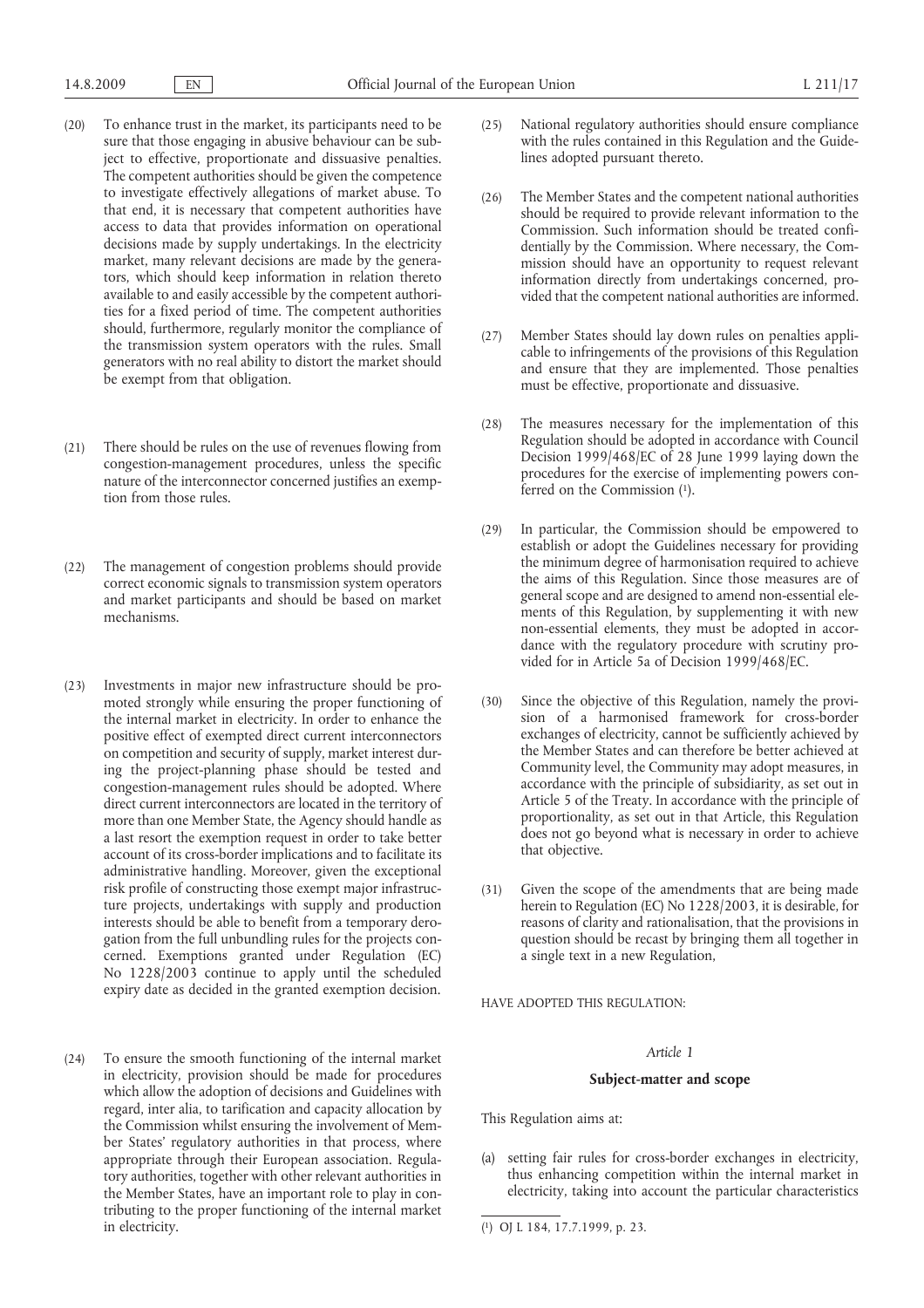of national and regional markets. This will involve the establishment of a compensation mechanism for cross-border flows of electricity and the setting of harmonised principles on cross-border transmission charges and the allocation of available capacities of interconnections between national transmission systems;

(b) facilitating the emergence of a well-functioning and transparent wholesale market with a high level of security of supply in electricity. It provides for mechanisms to harmonise the rules for cross-border exchanges in electricity.

# *Article 2*

## **Definitions**

For the purpose of this Regulation, the definitions contained in Article 2 of Directive 2009/72/EC of the European Parliament and of the Council of 13 July 2009 concerning common rules for the internal market in electricity (1) apply, with the exception of the definition of 'interconnector' which shall be replaced by the following:

- 'interconnector' means a transmission line which crosses or spans a border between Member States and which connects the national transmission systems of the Member States.
- 2. The following definitions shall apply:
- (a) 'regulatory authorities' means the regulatory authorities referred to in Article 35(1) of Directive 2009/72/EC;
- (b) 'cross-border flow' means a physical flow of electricity on a transmission network of a Member State that results from the impact of the activity of producers and/or consumers outside that Member State on its transmission network;
- (c) 'congestion' means a situation in which an interconnection linking national transmission networks cannot accommodate all physical flows resulting from international trade requested by market participants, because of a lack of capacity of the interconnectors and/or the national transmission systems concerned;
- (d) 'declared export' means the dispatch of electricity in one Member State on the basis of an underlying contractual arrangement to the effect that the simultaneous corresponding take-up (declared import) of electricity will take place in another Member State or a third country;
- (e) 'declared transit' means a circumstance where a declared export of electricity occurs and where the nominated path for the transaction involves a country in which neither the dispatch nor the simultaneous corresponding take-up of the electricity will take place;
- (f) 'declared import' means the take-up of electricity in a Member State or a third country simultaneously with the dispatch of electricity (declared export) in another Member State;
- (g) 'new interconnector' means an interconnector not completed by 4 August 2003.

For the purpose of the inter-transmission system operator compensation mechanism referred to in Article 13 only, where transmission networks of two or more Member States form part, in whole or in part, of a single control block, the control block as a whole shall be considered as forming part of the transmission network of one of the Member States concerned, in order to avoid flows within control blocks being considered as cross-border flows under point (b) of the first subparagraph of this paragraph and giving rise to compensation payments under Article 13. The regulatory authorities of the Member States concerned may decide which of the Member States concerned shall be that of which the control block as a whole is to be considered to form part.

## *Article 3*

#### **Certification of transmission system operators**

1. The Commission shall examine any notification of a decision on the certification of a transmission system operator as laid down in Article 10(6) of Directive 2009/72/EC as soon as it is received. Within two months of the day of receipt of such notification, the Commission shall deliver its opinion to the relevant national regulatory authority as to its compatibility with Article 10(2) or Article 11, and Article 9 of Directive 2009/72/EC.

When preparing the opinion referred to in the first subparagraph, the Commission may request the Agency to provide its opinion on the national regulatory authority's decision. In such a case, the two-month period referred to in the first subparagraph shall be extended by two further months.

In the absence of an opinion by the Commission within the periods referred to in the first and second subparagraphs, the Commission shall be deemed not to raise objections to the regulatory authority's decision.

2. Within two months of receiving an opinion of the Commission, the national regulatory authority shall adopt its final decision regarding the certification of the transmission system operator, taking the utmost account of that opinion. The regulatory authority's decision and the Commission's opinion shall be published together.

3. At any time during the procedure, regulatory authorities and/or the Commission may request from a transmission system operator and/or an undertaking performing any of the functions of generation or supply any information relevant to the fulfilment of their tasks under this Article.

Regulatory authorities and the Commission shall preserve the confidentiality of commercially sensitive information.

<sup>(</sup> 1) See page 55 of this Official Journal.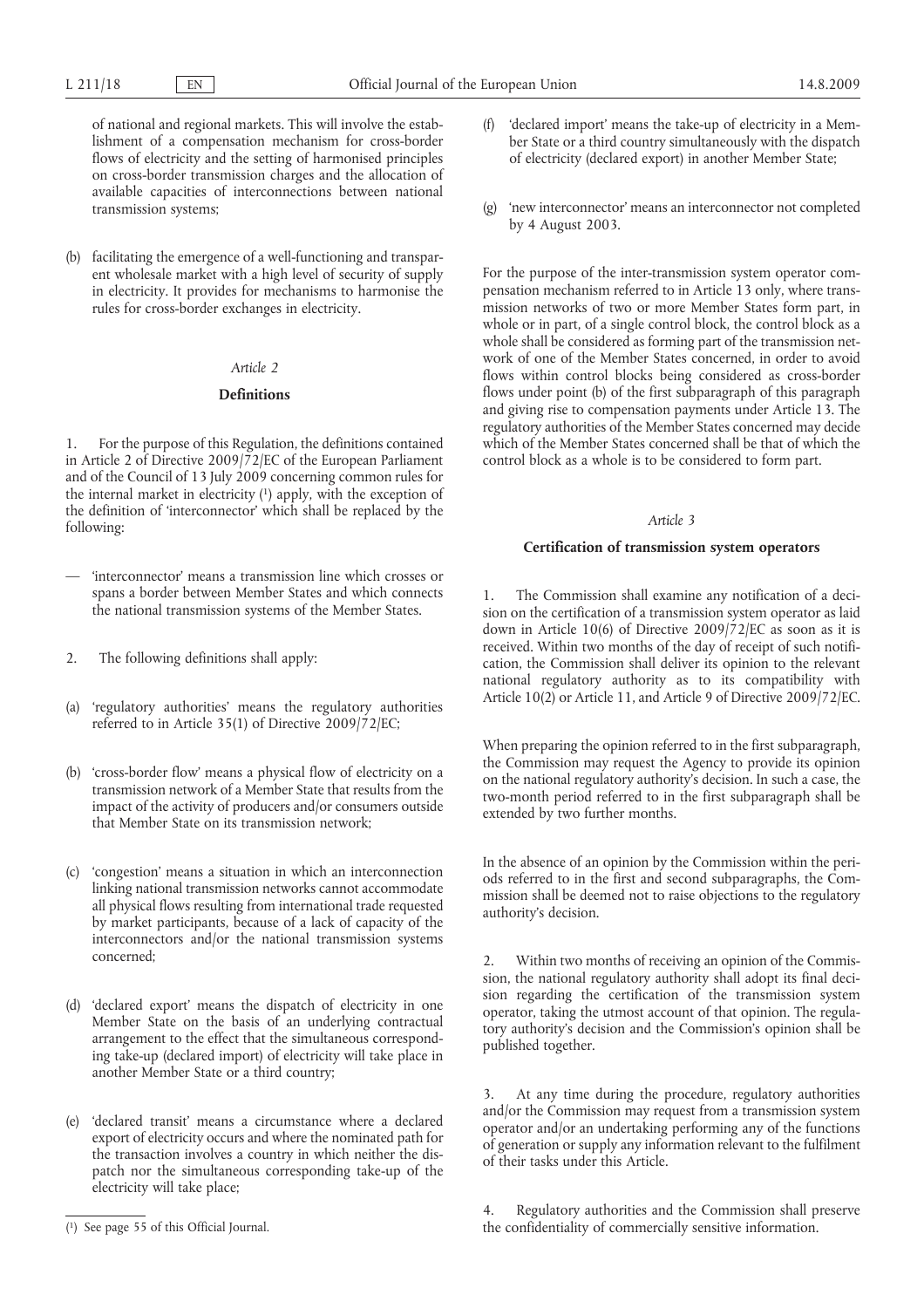5. The Commission may adopt Guidelines setting out the details of the procedure to be followed for the application of paragraphs 1 and 2 of this Article. Those measures, designed to amend non-essential elements of this Regulation by supplementing it, shall be adopted in accordance with the regulatory procedure with scrutiny referred to in Article 23(2).

6. Where the Commission has received notification of the certification of a transmission system operator under Article 9(10) of Directive 2009/72/EC, the Commission shall take a decision relating to certification. The regulatory authority shall comply with the Commission decision.

#### *Article 4*

# **European network of transmission system operators for electricity**

All transmission system operators shall cooperate at Community level through the ENTSO for Electricity, in order to promote the completion and functioning of the internal market in electricity and cross-border trade and to ensure the optimal management, coordinated operation and sound technical evolution of the European electricity transmission network.

## *Article 5*

# **Establishment of the ENTSO for Electricity**

1. By 3 March 2011, the transmission system operators for electricity shall submit to the Commission and to the Agency the draft statutes, a list of members and draft rules of procedure, including the rules of procedures on the consultation of other stakeholders, of the ENTSO for Electricity to be established.

2. Within two months of the day of the receipt, the Agency, after formally consulting the organisations representing all stakeholders, in particular the system users, including customers, shall provide an opinion to the Commission on the draft statutes, list of members and draft rules of procedure.

3. The Commission shall deliver an opinion on the draft statutes, list of members and draft rules of procedures taking into account the opinion of the Agency provided for in paragraph 2 and within three months of the day of the receipt of the opinion of the Agency.

4. Within three months of the day of receipt of the Commission's opinion, the transmission system operators shall establish the ENTSO for Electricity and adopt and publish its statutes and rules of procedure.

#### *Article 6*

#### **Establishment of network codes**

1. The Commission shall, after consulting the Agency, the ENTSO for Electricity and the other relevant stakeholders, establish an annual priority list identifying the areas set out in Article 8(6) to be included in the development of network codes. 2. The Commission shall request the Agency to submit to it within a reasonable period of time not exceeding six months a non-binding framework guideline (framework guideline) setting out clear and objective principles, in accordance with Article 8(7), for the development of network codes relating to the areas identified in the priority list. Each framework guideline shall contribute to non-discrimination, effective competition and the efficient functioning of the market. Upon a reasoned request from the Agency, the Commission may extend that period.

3. The Agency shall formally consult the ENTSO for Electricity and the other relevant stakeholders in regard to the framework guideline, during a period of no less than two months, in an open and transparent manner.

4. If the Commission considers that the framework guideline does not contribute to non-discrimination, effective competition and the efficient functioning of the market, it may request the Agency to review the framework guideline within a reasonable period of time and re-submit it to the Commission.

5. If the Agency fails to submit or re-submit a framework guideline within the period set by the Commission under paragraphs 2 or 4, the Commission shall elaborate the framework guideline in question.

6. The Commission shall request the ENTSO for Electricity to submit a network code which is in line with the relevant framework guideline, to the Agency within a reasonable period of time not exceeding 12 months.

7. Within a period of three months of the day of the receipt of a network code, during which the Agency may formally consult the relevant stakeholders, the Agency shall provide a reasoned opinion to the ENTSO for Electricity on the network code.

The ENTSO for Electricity may amend the network code in the light of the opinion of the Agency and re-submit it to the Agency.

When the Agency is satisfied that the network code is in line with the relevant framework guideline, the Agency shall submit the network code to the Commission and may recommend that it be adopted within a reasonable time period. The Commission shall provide reasons in the event that it does not adopt that network code.

10. Where the ENTSO for Electricity has failed to develop a network code within the period of time set by the Commission under paragraph 6, the Commission may request the Agency to prepare a draft network code on the basis of the relevant framework guideline. The Agency may launch a further consultation in the course of preparing a draft network code under this paragraph. The Agency shall submit a draft network code prepared under this paragraph to the Commission and may recommend that it be adopted.

11. The Commission may adopt, on its own initiative, where the ENTSO for Electricity has failed to develop a network code, or the Agency has failed to develop a draft network code as referred to in paragraph 10 of this Article, or upon recommendation of the Agency under paragraph 9 of this Article, one or more network codes in the areas listed in Article 8(6).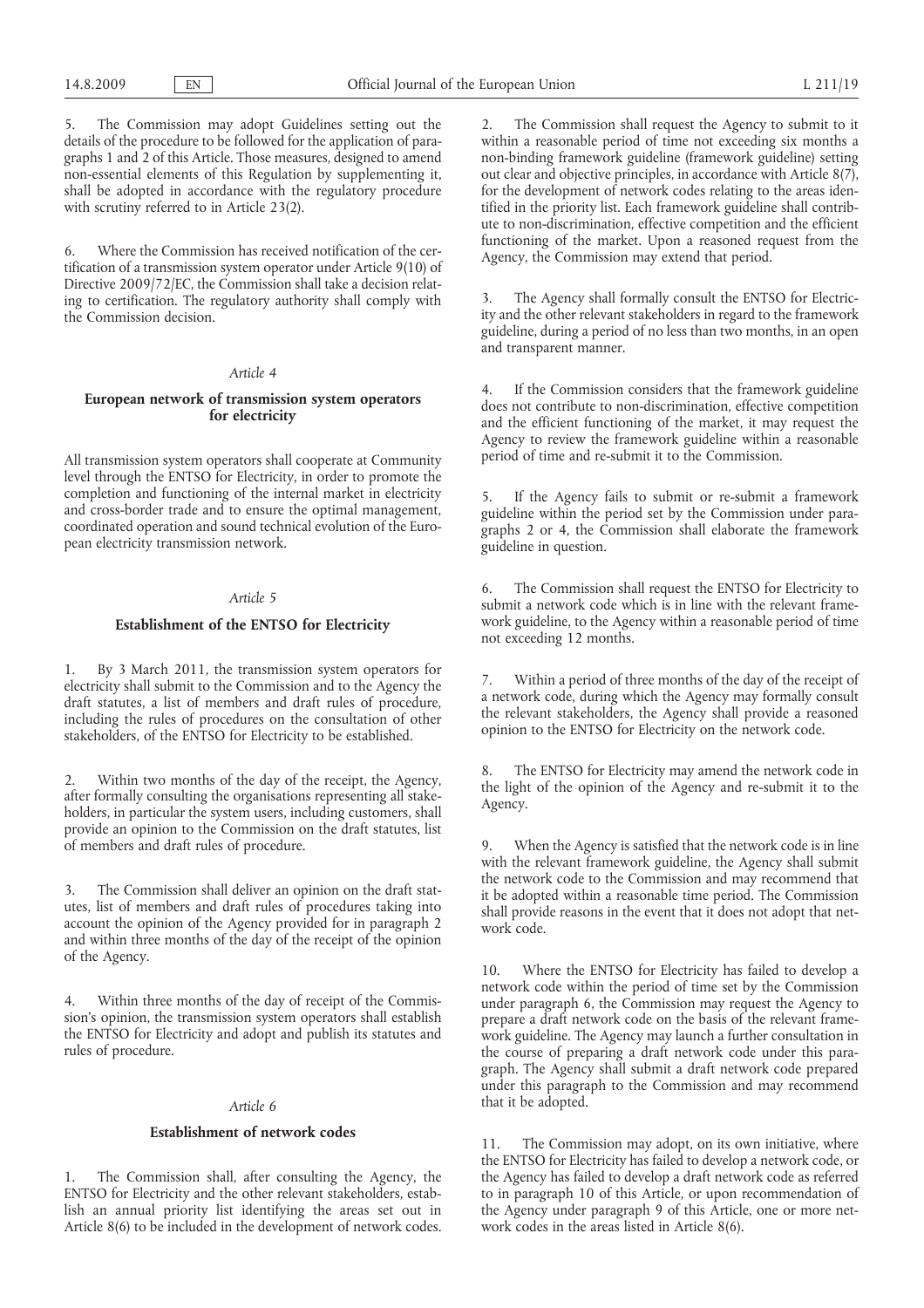Where the Commission proposes to adopt a network code on its own initiative, the Commission shall consult the Agency, the ENTSO for Electricity and all relevant stakeholders in regard to the draft network code during a period of no less than two months. Those measures, designed to amend non-essential elements of this Regulation by supplementing it, shall be adopted in accordance with the regulatory procedure with scrutiny referred to in Article 23(2).

12. This Article shall be without prejudice to the Commission's right to adopt and amend the Guidelines as laid down in Article 18.

# *Article 7*

# **Amendments of network codes**

1. Draft amendments to any network code adopted under Article 6 may be proposed to the Agency by persons who are likely to have an interest in that network code, including the ENTSO for Electricity, transmission system operators, system users and consumers. The Agency may also propose amendments on its own initiative.

2. The Agency shall consult all stakeholders in accordance with Article 10 of Regulation (EC) No 713/2009. Following that process, the Agency may make reasoned proposals for amendments to the Commission, explaining how such proposals are consistent with the objectives of the network codes set out in Article 6(2).

3. The Commission may adopt, taking account of the Agency's proposals, amendments to any network code adopted under Article 6. Those measures, designed to amend non-essential elements of this Regulation by supplementing it, shall be adopted in accordance with the regulatory procedure with scrutiny referred to in Article 23(2).

4. Consideration of proposed amendments under the procedure set out in Article 23(2) shall be limited to consideration of the aspects related to the proposed amendment. Those proposed amendments are without prejudice to other amendments which the Commission may propose.

#### *Article 8*

#### **Tasks of the ENTSO for Electricity**

1. The ENTSO for Electricity shall elaborate network codes in the areas referred to in paragraph 6 of this Article upon a request addressed to it by the Commission in accordance with Article 6(6).

2. The ENTSO for Electricity may elaborate network codes in the areas set out in paragraph 6 with a view to achieving the objectives set out in Article 4 where those network codes do not relate to areas covered by a request addressed to it by the Commission. Those network codes shall be submitted to the Agency for an opinion. That opinion shall be duly taken into account by the ENTSO for Electricity.

- 3. The ENTSO for Electricity shall adopt:
- (a) common network operation tools to ensure coordination of network operation in normal and emergency conditions, including a common incidents classification scale, and research plans;
- (b) a non-binding Community-wide ten-year network development plan, (Community-wide network development plan), including a European generation adequacy outlook, every two years;
- (c) recommendations relating to the coordination of technical cooperation between Community and third-country transmission system operators;
- (d) an annual work programme;
- (e) an annual report;
- (f) annual summer and winter generation adequacy outlooks.

The European generation adequacy outlook referred to in point (b) of paragraph 3 shall cover the overall adequacy of the electricity system to supply current and projected demands for electricity for the next five-year period as well as for the period between five and 15 years from the date of that outlook. The European generation adequacy outlook shall build on national generation adequacy outlooks prepared by each individual transmission system operator.

5. The annual work programme referred to in point (d) of paragraph 3 shall contain a list and description of the network codes to be prepared, a plan on coordination of operation of the network, and research and development activities, to be realised in that year, and an indicative calendar.

6. The network codes referred to in paragraphs 1 and 2 shall cover the following areas, taking into account, if appropriate, regional specificities:

- (a) network security and reliability rules including rules for technical transmission reserve capacity for operational network security;
- (b) network connection rules;
- (c) third-party access rules;
- (d) data exchange and settlement rules;
- (e) interoperability rules;
- (f) operational procedures in an emergency;
- (g) capacity-allocation and congestion-management rules;
- (h) rules for trading related to technical and operational provision of network access services and system balancing;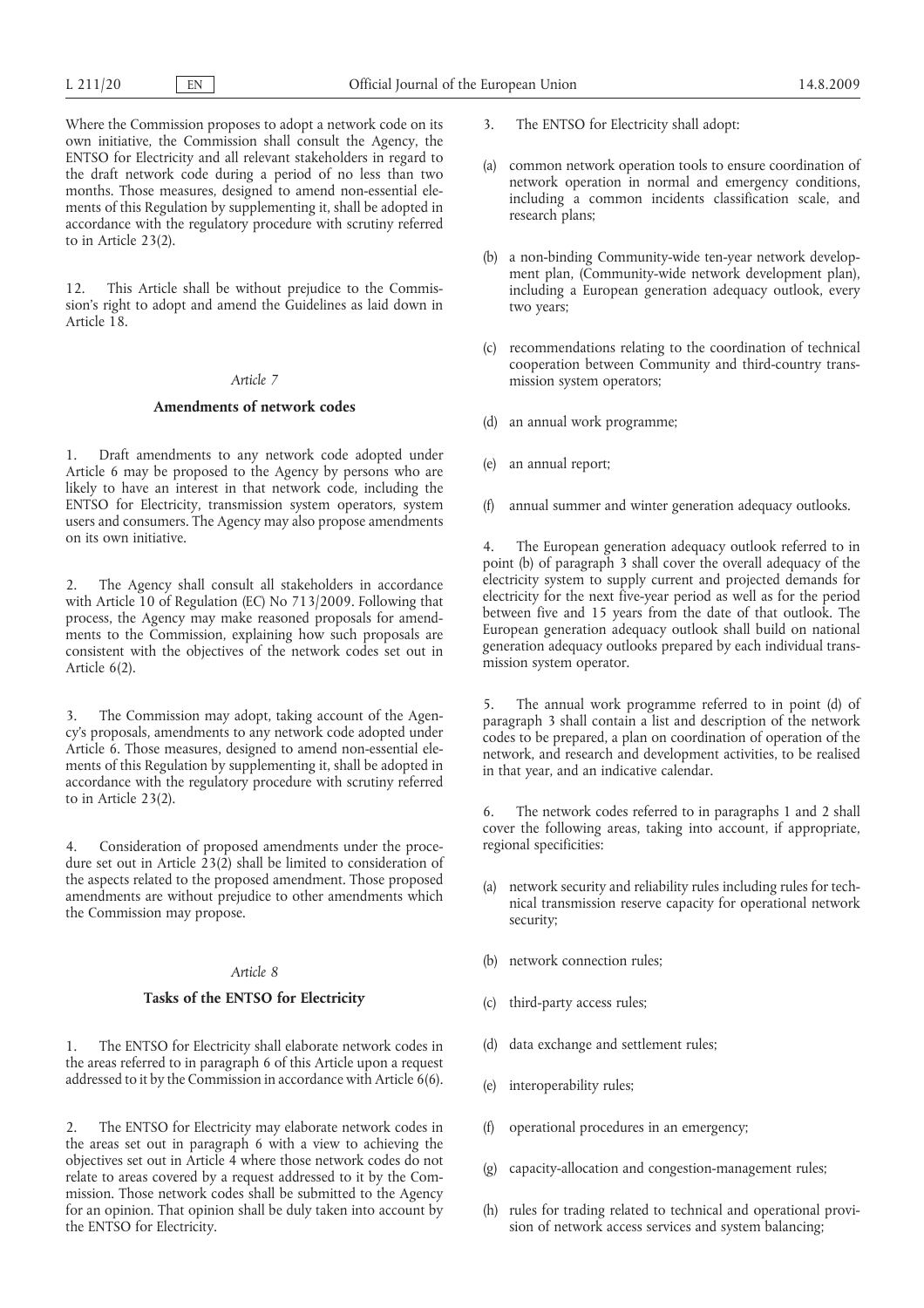- (i) transparency rules;
- balancing rules including network-related reserve power rules;
- (k) rules regarding harmonised transmission tariff structures including locational signals and inter-transmission system operator compensation rules; and
- (l) energy efficiency regarding electricity networks.

7. The network codes shall be developed for cross-border network issues and market integration issues and shall be without prejudice to the Member States' right to establish national network codes which do not affect cross-border trade.

8. The ENTSO for Electricity shall monitor and analyse the implementation of the network codes and the Guidelines adopted by the Commission in accordance with Article 6(11), and their effect on the harmonisation of applicable rules aimed at facilitating market integration. The ENTSO for Electricity shall report its findings to the Agency and shall include the results of the analysis in the annual report referred to in point (e) of paragraph 3 of this Article.

9. The ENTSO for Electricity shall make available all information required by the Agency to fulfil its tasks under Article 9(1).

10. The ENTSO for Electricity shall adopt and publish a Community-wide network development plan every two years. The Community-wide network development plan shall include the modelling of the integrated network, scenario development, a European generation adequacy outlook and an assessment of the resilience of the system.

The Community-wide network development plan shall, in particular:

- (a) build on national investment plans, taking into account regional investment plans as referred to in Article 12(1), and, if appropriate, Community aspects of network planning including the guidelines for trans-European energy networks in accordance with Decision No 1364/2006/EC of the European Parliament and of the Council (1);
- (b) regarding cross-border interconnections, also build on the reasonable needs of different system users and integrate longterm commitments from investors referred to in Article 8 and Articles 13 and 22 of Directive 2009/72/EC; and
- (c) identify investment gaps, notably with respect to crossborder capacities.

In regard to point (c) of the second subparagraph, a review of barriers to the increase of cross-border capacity of the network arising from different approval procedures or practices may be annexed to the Community-wide network development plan.

11. The Agency shall provide an opinion on the national tenyear network development plans to assess their consistency with the Community-wide network development plan. If the Agency identifies inconsistencies between a national ten-year network development plan and the Community-wide network development plan, it shall recommend amending the national ten-year network development plan or the Community-wide network development plan as appropriate. If such national ten-year network development plan is elaborated in accordance with Article 22 of Directive 2009/72/EC, the Agency shall recommend that the competent national regulatory authority amend the national ten-year network development plan in accordance with Article 22(7) of that Directive and inform the Commission thereof.

12. Upon request of the Commission, the ENTSO for Electricity shall give its views to the Commission on the adoption of the Guidelines as laid down in Article 18.

#### *Article 9*

## **Monitoring by the Agency**

1. The Agency shall monitor the execution of the tasks referred to in Article  $8(1)$ ,  $(2)$  and  $(3)$  of the ENTSO for Electricity and report to the Commission.

The Agency shall monitor the implementation by the ENTSO for Electricity of network codes elaborated under Article 8(2) and network codes which have been developed in accordance with Article 6(1) to (10) but which have not been adopted by the Commission under Article 6(11). Where the ENTSO for Electricity has failed to implement such network codes, the Agency shall request the ENTSO for Electricity to provide a duly reasoned explanation as to why it has failed to do so. The Agency shall inform the Commission of that explanation and provide its opinion thereon.

The Agency shall monitor and analyse the implementation of the network codes and the Guidelines adopted by the Commission as laid down in Article 6(11), and their effect on the harmonisation of applicable rules aimed at facilitating market integration as well as on non-discrimination, effective competition and the efficient functioning of the market, and report to the Commission.

2. The ENTSO for Electricity shall submit the draft Community-wide network development plan, the draft annual work programme, including the information regarding the consultation process, and the other documents referred to in Article 8(3) to the Agency for its opinion.

Within two months from the day of receipt, the Agency shall provide a duly reasoned opinion as well as recommendations to the ENTSO for Electricity and to the Commission where it considers that the draft annual work programme or the draft Communitywide network development plan submitted by the ENTSO for Electricity do not contribute to non-discrimination, effective competition, the efficient functioning of the market or a sufficient level of cross-border interconnection open to third-party access.

<sup>(</sup> 1) [OJ L 262, 22.9.2006, p. 1.](http://eur-lex.europa.eu/LexUriServ/LexUriServ.do?uri=OJ:L:2006:262:0001:0001:EN:PDF)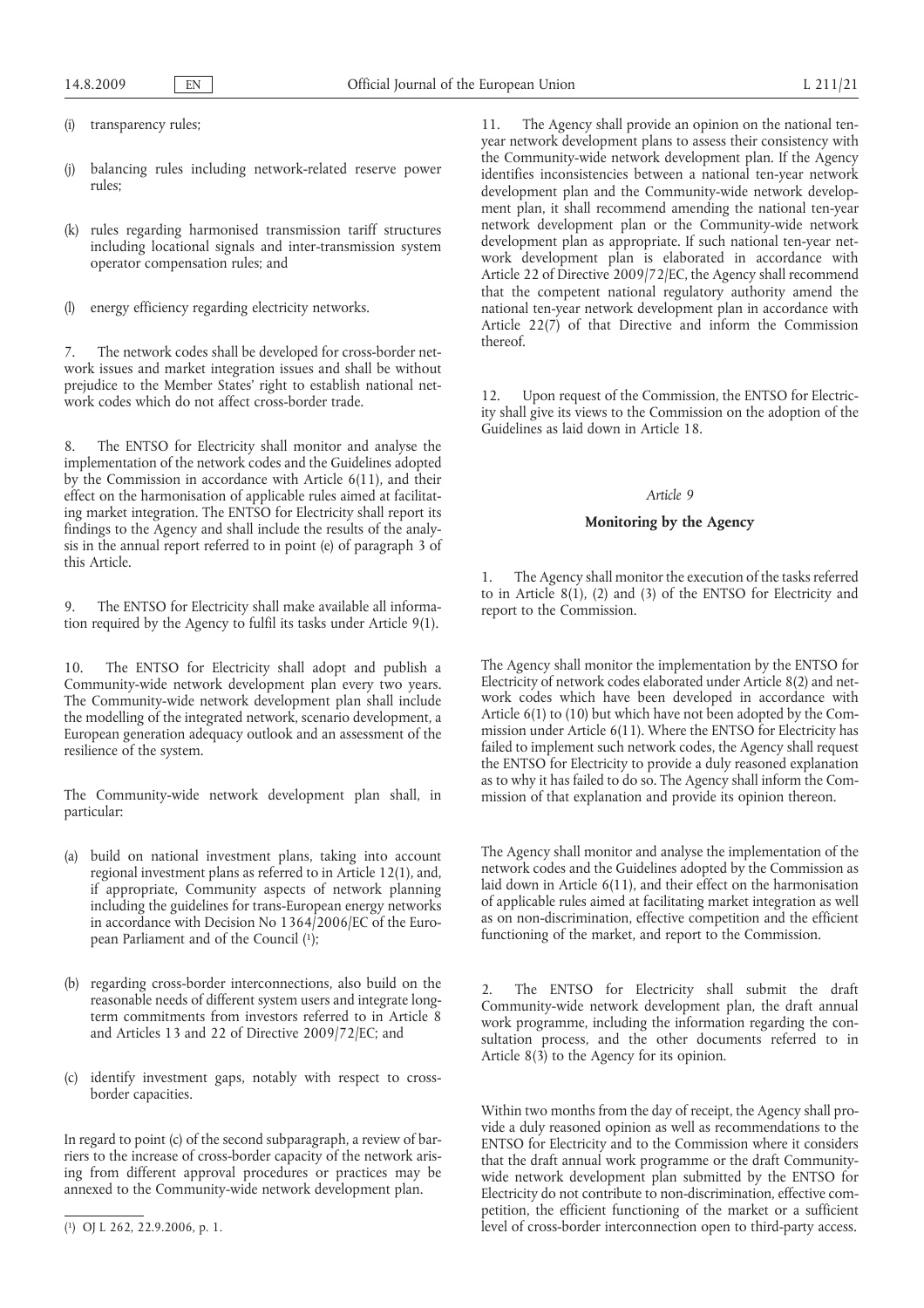#### *Article 10*

### **Consultations**

1. While preparing the network codes, the draft Communitywide network development plan and the annual work programme referred to in Article  $8(1)$ ,  $(2)$  and  $(3)$ , the ENTSO for Electricity shall conduct an extensive consultation process, at an early stage and in an open and transparent manner, involving all relevant market participants, and, in particular, the organisations representing all stakeholders, in accordance with the rules of procedure referred to in Article 5(1). That consultation shall also involve national regulatory authorities and other national authorities, supply and generation undertakings, system users including customers, distribution system operators, including relevant industry associations, technical bodies and stakeholder platforms. It shall aim at identifying the views and proposals of all relevant parties during the decision-making process.

2. All documents and minutes of meetings related to the consultations referred to in paragraph 1 shall be made public.

3. Before adopting the annual work programme and the network codes referred to in Article 8(1), (2) and (3), the ENTSO for Electricity shall indicate how the observations received during the consultation have been taken into consideration. It shall provide reasons where observations have not been taken into account.

#### *Article 11*

## **Costs**

The costs related to the activities of the ENTSO for Electricity referred to in Articles 4 to 12 shall be borne by the transmission system operators and shall be taken into account in the calculation of tariffs. Regulatory authorities shall approve those costs only if they are reasonable and proportionate.

# *Article 12*

## **Regional cooperation of transmission system operators**

1. Transmission system operators shall establish regional cooperation within the ENTSO for Electricity to contribute to the activities referred to in Article 8(1), (2) and (3). In particular, they shall publish a regional investment plan every two years, and may take investment decisions based on that regional investment plan.

2. Transmission system operators shall promote operational arrangements in order to ensure the optimum management of the network and shall promote the development of energy exchanges, the coordinated allocation of cross-border capacity through nondiscriminatory market-based solutions, paying due attention to the specific merits of implicit auctions for short-term allocations, and the integration of balancing and reserve power mechanisms.

3. For the purposes of achieving the goals set in paragraphs 1 and 2 of this Article, the geographical area covered by each regional cooperation structure may be defined by the Commission, taking into account existing regional cooperation structures. Each Member State shall be allowed to promote cooperation in more than one geographical area. The measure referred to in the first sentence, designed to amend non-essential elements of this Regulation by supplementing it, shall be adopted in accordance with the regulatory procedure with scrutiny referred to in Article 23(2).

For that purpose, the Commission shall consult the Agency and the ENTSO for Electricity.

#### *Article 13*

#### **Inter-transmission system operator compensation mechanism**

1. Transmission system operators shall receive compensation for costs incurred as a result of hosting cross-border flows of electricity on their networks.

2. The compensation referred to in paragraph 1 shall be paid by the operators of national transmission systems from which cross-border flows originate and the systems where those flows end.

3. Compensation payments shall be made on a regular basis with regard to a given period of time in the past. *Ex-post* adjustments of compensation paid shall be made where necessary, to reflect costs actually incurred.

The first period of time for which compensation payments shall be made shall be determined in the Guidelines referred to in Article 18.

4. The Commission shall decide on the amounts of compensation payments payable. That measure, designed to amend nonessential elements of this Regulation by supplementing it, shall be adopted in accordance with the regulatory procedure with scrutiny referred to in Article 23(2).

5. The magnitude of cross-border flows hosted and the magnitude of cross-border flows designated as originating and/or ending in national transmission systems shall be determined on the basis of the physical flows of electricity actually measured during a given period of time.

6. The costs incurred as a result of hosting cross-border flows shall be established on the basis of the forward-looking long-run average incremental costs, taking into account losses, investment in new infrastructure, and an appropriate proportion of the cost of existing infrastructure, in so far as such infrastructure is used for the transmission of cross-border flows, in particular taking into account the need to guarantee security of supply. When establishing the costs incurred, recognised standard-costing methodologies shall be used. Benefits that a network incurs as a result of hosting cross-border flows shall be taken into account to reduce the compensation received.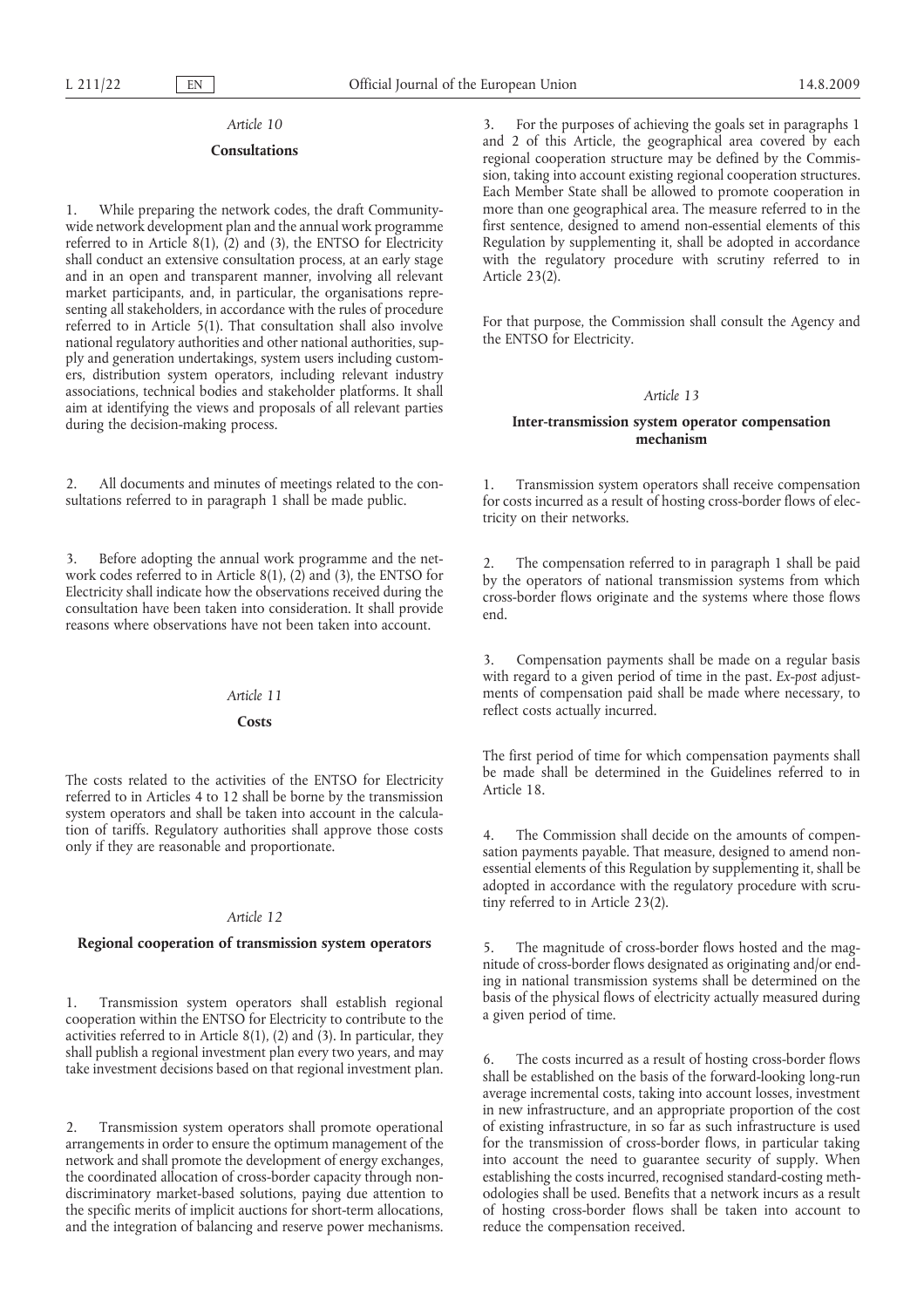## *Article 14*

# **Charges for access to networks**

1. Charges applied by network operators for access to networks shall be transparent, take into account the need for network security and reflect actual costs incurred insofar as they correspond to those of an efficient and structurally comparable network operator and are applied in a non-discriminatory manner. Those charges shall not be distance-related.

2. Where appropriate, the level of the tariffs applied to producers and/or consumers shall provide locational signals at Community level, and take into account the amount of network losses and congestion caused, and investment costs for infrastructure.

3. When setting the charges for network access, the following shall be taken into account:

- (a) payments and receipts resulting from the inter-transmission system operator compensation mechanism;
- (b) actual payments made and received as well as payments expected for future periods of time, estimated on the basis of past periods.

4. Setting the charges for network access under this Article shall be without prejudice to charges on declared exports and declared imports resulting from congestion management referred to in Article 16.

5. There shall be no specific network charge on individual transactions for declared transits of electricity.

## *Article 15*

## **Provision of information**

1. Transmission system operators shall put in place coordination and information exchange mechanisms to ensure the security of the networks in the context of congestion management.

2. The safety, operational and planning standards used by transmission system operators shall be made public. The information published shall include a general scheme for the calculation of the total transfer capacity and the transmission reliability margin based upon the electrical and physical features of the network. Such schemes shall be subject to the approval of the regulatory authorities.

3. Transmission system operators shall publish estimates of available transfer capacity for each day, indicating any available transfer capacity already reserved. Those publications shall be made at specified intervals before the day of transport and shall include, in any event, week-ahead and month-ahead estimates, as well as a quantitative indication of the expected reliability of the available capacity.

4. Transmission system operators shall publish relevant data on aggregated forecast and actual demand, on availability and actual use of generation and load assets, on availability and use of the networks and interconnections, and on balancing power and reserve capacity. For availability and actual use of small generation and load units, aggregated estimate data may be used.

5. The market participants concerned shall provide the transmission system operators with the relevant data.

6. Generation undertakings which own or operate generation assets, where at least one generation asset has an installed capacity of at least 250 MW, shall keep at the disposal of the national regulatory authority, the national competition authority and the Commission, for five years all hourly data per plant that is necessary to verify all operational dispatching decisions and the bidding behaviour at power exchanges, interconnection auctions, reserve markets and over-the-counter-markets. The per-plant and per hour information to be stored shall include, but shall not be limited to, data on available generation capacity and committed reserves, including allocation of those committed reserves on a per-plant level, at the times the bidding is carried out and when production takes place.

## *Article 16*

## **General principles of congestion management**

Network congestion problems shall be addressed with nondiscriminatory market-based solutions which give efficient economic signals to the market participants and transmission system operators involved. Network congestion problems shall preferentially be solved with non-transaction based methods, i.e. methods that do not involve a selection between the contracts of individual market participants.

2. Transaction curtailment procedures shall only be used in emergency situations where the transmission system operator must act in an expeditious manner and re-dispatching or countertrading is not possible. Any such procedure shall be applied in a non-discriminatory manner.

Except in cases of force majeure, market participants who have been allocated capacity shall be compensated for any curtailment.

3. The maximum capacity of the interconnections and/or the transmission networks affecting cross-border flows shall be made available to market participants, complying with safety standards of secure network operation.

4. Market participants shall inform the transmission system operators concerned a reasonable time in advance of the relevant operational period whether they intend to use allocated capacity. Any allocated capacity that will not be used shall be reattributed to the market, in an open, transparent and non-discriminatory manner.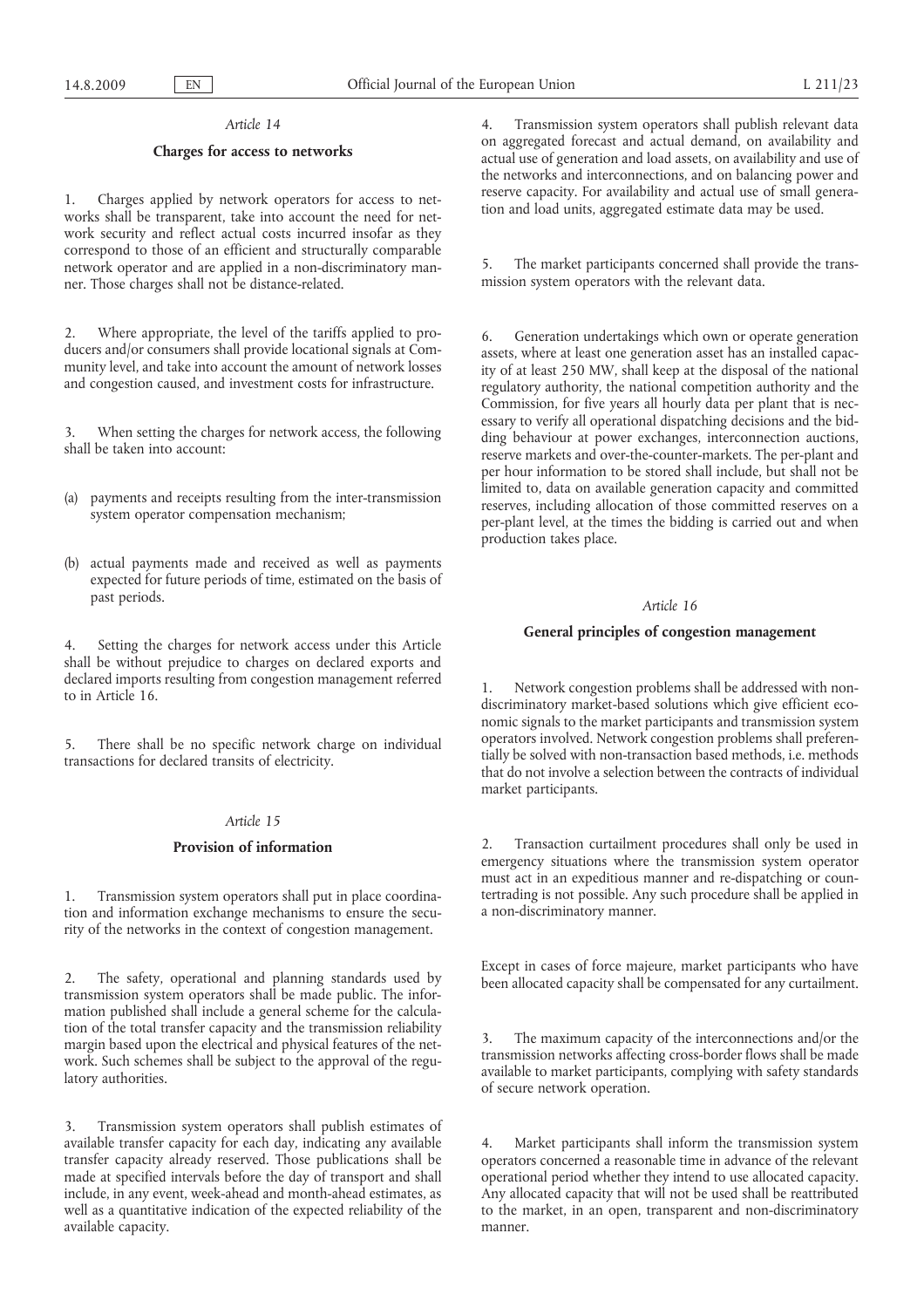5. Transmission system operators shall, as far as technically possible, net the capacity requirements of any power flows in opposite direction over the congested interconnection line in order to use that line to its maximum capacity. Having full regard to network security, transactions that relieve the congestion shall never be denied.

6. Any revenues resulting from the allocation of interconnection shall be used for the following purposes:

- (a) guaranteeing the actual availability of the allocated capacity; and/or
- (b) maintaining or increasing interconnection capacities through network investments, in particular in new interconnectors.

If the revenues cannot be efficiently used for the purposes set out in points (a) and/or (b) of the first subparagraph, they may be used, subject to approval by the regulatory authorities of the Member States concerned, up to a maximum amount to be decided by those regulatory authorities, as income to be taken into account by the regulatory authorities when approving the methodology for calculating network tariffs and/or fixing network tariffs.

The rest of revenues shall be placed on a separate internal account line until such time as it can be spent on the purposes set out in points (a) and/or (b) of the first subparagraph. The regulatory authority shall inform the Agency of the approval referred to in the second subparagraph.

#### *Article 17*

#### **New interconnectors**

1. New direct current interconnectors may, upon request, be exempted, for a limited period of time, from the provisions of Article 16(6) of this Regulation and Articles 9, 32 and Article 37(6) and (10) of Directive 2009/72/EC under the following conditions:

- (a) the investment must enhance competition in electricity supply;
- (b) the level of risk attached to the investment is such that the investment would not take place unless an exemption is granted;
- (c) the interconnector must be owned by a natural or legal person which is separate at least in terms of its legal form from the system operators in whose systems that interconnector will be built;
- (e) since the partial market opening referred to in Article 19 of Directive 96/92/EC of the European Parliament and of the Council of 19 December 1996 concerning common rules for the internal market in electricity  $(1)$ , no part of the capital or operating costs of the interconnector has been recovered from any component of charges made for the use of transmission or distribution systems linked by the interconnector; and
- (f) the exemption must not be to the detriment of competition or the effective functioning of the internal market in electricity, or the efficient functioning of the regulated system to which the interconnector is linked.

2. Paragraph 1 shall also apply, in exceptional cases, to alternating current interconnectors provided that the costs and risks of the investment in question are particularly high when compared with the costs and risks normally incurred when connecting two neighbouring national transmission systems by an alternating current interconnector.

3. Paragraph 1 shall also apply to significant increases of capacity in existing interconnectors.

4. The decision on the exemption under paragraphs 1, 2 and 3 shall be taken on a case-by-case basis by the regulatory authorities of the Member States concerned. An exemption may cover all or part of the capacity of the new interconnector, or of the existing interconnector with significantly increased capacity.

Within two months from the date on which the request for exemption was received by the last of the regulatory authorities concerned, the Agency may submit an advisory opinion to those regulatory authorities which could provide a basis for their decision.

In deciding to grant an exemption, consideration shall be given, on a case-by-case basis, to the need to impose conditions regarding the duration of the exemption and non-discriminatory access to the interconnector. When deciding those conditions, account shall, in particular, be taken of additional capacity to be built or the modification of existing capacity, the time-frame of the project and national circumstances.

Before granting an exemption, the regulatory authorities of the Member States concerned shall decide upon the rules and mechanisms for management and allocation of capacity. Congestionmanagement rules shall include the obligation to offer unused capacity on the market and users of the facility shall be entitled to trade their contracted capacities on the secondary market. In the assessment of the criteria referred to in points (a), (b) and (f) of paragraph 1, the results of the capacity-allocation procedure shall be taken into account.

Where all the regulatory authorities concerned have reached agreement on the exemption decision within six months, they shall inform the Agency of that decision.

<sup>(</sup>d) charges are levied on users of that interconnector;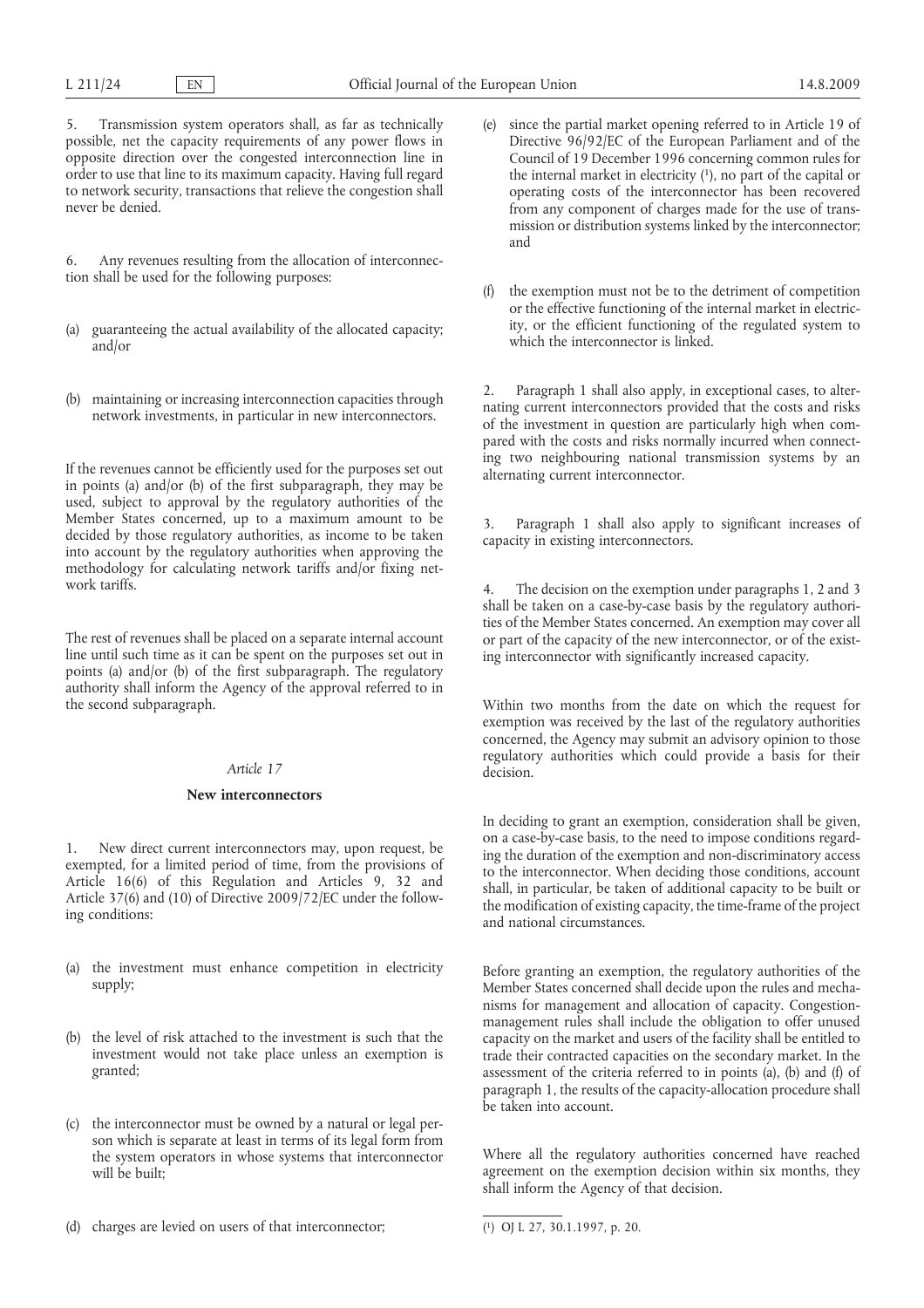14.8.2009 EN

The exemption decision, including any conditions referred to in the second subparagraph of this paragraph, shall be duly reasoned and published.

5. The decision referred to in paragraph 4 shall be taken by the Agency:

- (a) where all the regulatory authorities concerned have not been able to reach an agreement within six months from the date the exemption was requested before the last of those regulatory authorities; or
- (b) upon a joint request from the regulatory authorities concerned.

Before taking such a decision, the Agency shall consult the regulatory authorities concerned and the applicants.

6. Notwithstanding paragraphs 4 and 5, Member States may provide for the regulatory authority or the Agency, as the case may be, to submit, for formal decision, to the relevant body in the Member State, its opinion on the request for an exemption. That opinion shall be published together with the decision.

7. A copy of every request for exemption shall be transmitted for information without delay by the regulatory authorities to the Agency and to the Commission on receipt. The decision shall be notified, without delay, by the regulatory authorities concerned or by the Agency (notifying bodies), to the Commission, together with all the relevant information with respect to the decision. That information may be submitted to the Commission in aggregate form, enabling the Commission to reach a well-founded decision. In particular, the information shall contain:

- (a) the detailed reasons on the basis of which the exemption was granted or refused, including the financial information justifying the need for the exemption;
- (b) the analysis undertaken of the effect on competition and the effective functioning of the internal market in electricity resulting from the grant of the exemption;
- (c) the reasons for the time period and the share of the total capacity of the interconnector in question for which the exemption is granted; and
- (d) the result of the consultation of the regulatory authorities concerned.

8. Within a period of two months from the day following receipt of notification under paragraph 7, the Commission may take a decision requesting the notifying bodies to amend or withdraw the decision to grant an exemption. That two-month period may be extended by an additional period of two months where further information is sought by the Commission. That additional period shall begin on the day following receipt of the complete information. The initial two-month period may also be extended by consent of both the Commission and the notifying bodies.

When the requested information is not provided within the period set out in the request, the notification shall be deemed to be withdrawn unless, before the expiry of that period, either the period is extended by consent of both the Commission and the notifying bodies, or the notifying bodies, in a duly reasoned statement, inform the Commission that they consider the notification to be complete.

The notifying bodies shall comply with a Commission decision to amend or withdraw the exemption decision within one month and shall inform the Commission accordingly.

The Commission shall preserve the confidentiality of commercially sensitive information.

The Commission's approval of an exemption decision shall expire two years after the date of its adoption in the event that construction of the interconnector has not yet started by that date, and five years after the date of its adoption if the interconnector has not become operational by that date, unless the Commission decides that any delay is due to major obstacles beyond the control of the person to whom the exemption has been granted.

The Commission may adopt Guidelines for the application of the conditions laid down in paragraph 1 of this Article and set out the procedure to be followed for the application of paragraphs 4, 7 and 8 of this Article. Those measures, designed to amend non-essential elements of this Regulation by supplementing it, shall be adopted in accordance with the regulatory procedure with scrutiny referred to in Article 23(2).

#### *Article 18*

#### **Guidelines**

1. Where appropriate, Guidelines relating to the intertransmission system operator compensation mechanism shall specify, in accordance with the principles set out in Articles 13 and 14:

- (a) details of the procedure for determining which transmission system operators are liable to pay compensation for crossborder flows including as regards the split between the operators of national transmission systems from which crossborder flows originate and the systems where those flows end, in accordance with Article 13(2);
- (b) details of the payment procedure to be followed, including the determination of the first period for which compensation is to be paid, in accordance with the second subparagraph of Article  $13(3)$ ;
- (c) details of methodologies for determining the cross-border flows hosted for which compensation is to be paid under Article 13, in terms of both quantity and type of flows, and the designation of the magnitudes of such flows as originating and/or ending in transmission systems of individual Member States, in accordance with Article 13(5);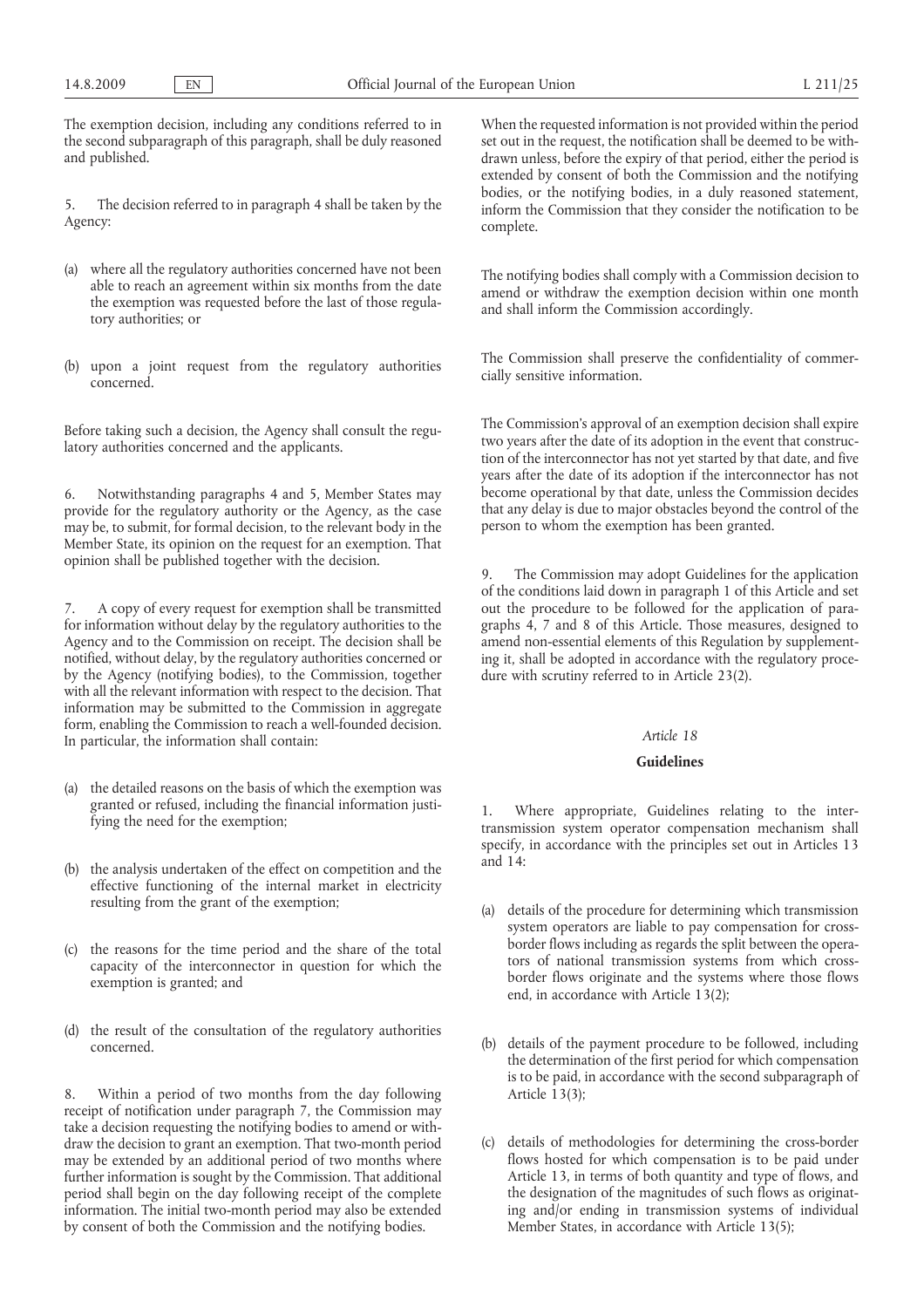$L$  211/26 EN

- (d) details of the methodology for determining the costs and benefits incurred as a result of hosting cross-border flows, in accordance with Article 13(6);
- (e) details of the treatment in the context of the intertransmission system operator compensation mechanism of electricity flows originating or ending in countries outside the European Economic Area; and
- (f) the participation of national systems which are interconnected through direct current lines, in accordance with Article 13.

2. Guidelines may also determine appropriate rules leading to a progressive harmonisation of the underlying principles for the setting of charges applied to producers and consumers (load) under national tariff systems, including the reflection of the intertransmission system operator compensation mechanism in national network charges and the provision of appropriate and efficient locational signals, in accordance with the principles set out in Article 14.

The Guidelines shall make provision for appropriate and efficient harmonised locational signals at Community level.

Any such harmonisation shall not prevent Member States from applying mechanisms to ensure that network access charges borne by consumers (load) are comparable throughout their territory.

Where appropriate, Guidelines providing the minimum degree of harmonisation required to achieve the aim of this Regulation shall also specify:

- (a) details relating to provision of information, in accordance with the principles set out in Article 15;
- (b) details of rules for the trading of electricity;
- (c) details of investment incentive rules for interconnector capacity including locational signals;
- (d) details of the areas listed in Article 8(6).

For that purpose, the Commission shall consult the Agency and the ENTSO for Electricity.

4. Guidelines on the management and allocation of available transmission capacity of interconnections between national systems are laid down in Annex I.

5. The Commission may adopt Guidelines on the issues listed in paragraphs 1, 2 and 3 of this Article. It may amend the Guidelines referred to in paragraph 4 of this Article, in accordance with the principles set out in Articles 15 and 16, in particular so as to include detailed Guidelines on all capacity-allocation methodologies applied in practice and to ensure that congestionmanagement mechanisms evolve in a manner compatible with the objectives of the internal market. Where appropriate, in the course of such amendments common rules on minimum safety

and operational standards for the use and operation of the network, as referred to in Article 15(2) shall be established. Those measures, designed to amend non-essential elements of this Regulation by supplementing it, shall be adopted in accordance with the regulatory procedure with scrutiny referred to in Article 23(2).

When adopting or amending Guidelines, the Commission shall:

- (a) ensure that the Guidelines provide the minimum degree of harmonisation required to achieve the aims of this Regulation and do not go beyond what is necessary for that purpose; and
- (b) indicate what actions it has taken with respect to the conformity of rules in third countries, which form part of the Community electricity system, with the Guidelines in question.

When adopting Guidelines under this Article for the first time, the Commission shall ensure that they cover in a single draft measure at least the issues referred to in points (a) and (d) of paragraph 1 and in paragraph 2.

#### *Article 19*

#### **Regulatory authorities**

The regulatory authorities, when carrying out their responsibilities, shall ensure compliance with this Regulation and the Guidelines adopted pursuant to Article 18. Where appropriate to fulfil the aims of this Regulation the regulatory authorities shall cooperate with each other, with the Commission and the Agency in compliance with Chapter IX of Directive 2009/72/EC.

### *Article 20*

### **Provision of information and confidentiality**

1. Member States and the regulatory authorities shall, on request, provide to the Commission all information necessary for the purposes of Article 13(4) and Article 18.

In particular, for the purposes of Article 13(4) and (6), regulatory authorities shall, on a regular basis, provide information on the actual costs incurred by national transmission system operators, as well as data and all relevant information relating to the physical flows in transmission system operators' networks and the cost of the networks.

The Commission shall fix a reasonable time limit within which the information is to be provided, taking into account the complexity of the information required and the urgency with which the information is needed.

2. If the Member State or the regulatory authority concerned does not provide the information referred to in paragraph 1 within the given time-limit pursuant to paragraph 1 of this Article, the Commission may request all information necessary for the purpose of Article 13(4) and Article 18 directly from the undertakings concerned.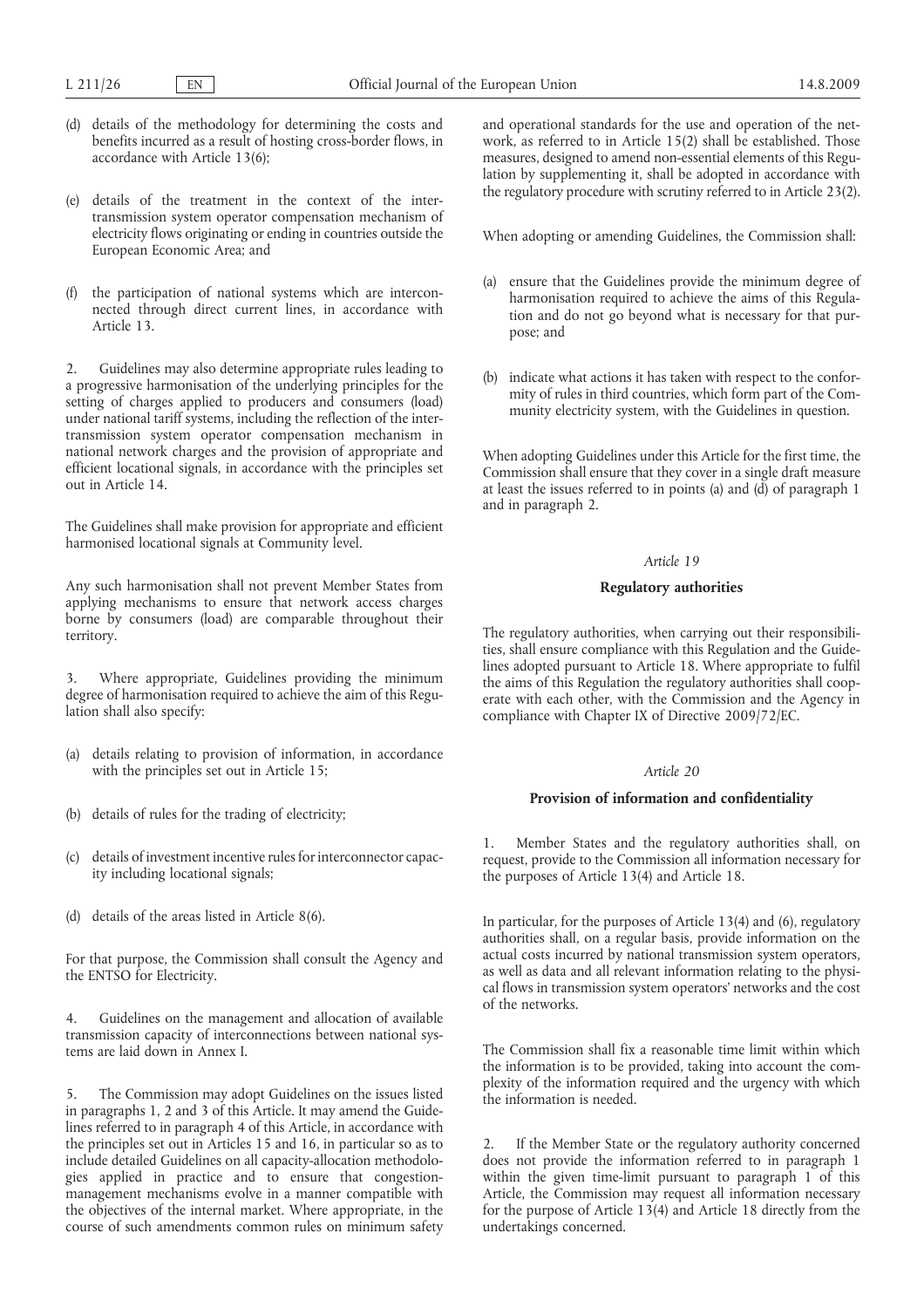When sending a request for information to an undertaking, the Commission shall at the same time forward a copy of the request to the regulatory authorities of the Member State in whose territory the seat of the undertaking is situated.

3. In its request for information under paragraph 1, the Commission shall state the legal basis of the request, the time-limit within which the information is to be provided, the purpose of the request, and the penalties provided for in Article  $22(2)$  for supplying incorrect, incomplete or misleading information. The Commission shall fix a reasonable time-limit taking into account the complexity of the information required and the urgency with which the information is needed.

4. The owners of the undertakings or their representatives and, in the case of legal persons, the persons authorised to represent them by law or by their instrument of incorporation, shall supply the information requested. Where lawyers duly authorised so to act supply the information on behalf of their clients, the client shall remain fully responsible in the event that the information supplied is incomplete, incorrect or misleading.

5. Where an undertaking does not provide the information requested within the time-limit fixed by the Commission or supplies incomplete information, the Commission may by decision require the information to be provided. That decision shall specify what information is required and fix an appropriate time-limit within which it is to be supplied. It shall indicate the penalties provided for in Article 22(2). It shall also indicate the right to have the decision reviewed by the Court of Justice of the European Communities.

The Commission shall, at the same time, send a copy of its decision to the regulatory authorities of the Member State within the territory of which the person is resident or the seat of the undertaking is situated.

6. The information referred to in paragraphs 1 and 2 shall be used only for the purposes of Article 13(4) and Article 18.

The Commission shall not disclose information acquired pursuant to this Regulation of the kind covered by the obligation of professional secrecy.

#### *Article 21*

## **Right of Member States to provide for more detailed measures**

This Regulation shall be without prejudice to the rights of Member States to maintain or introduce measures that contain more detailed provisions than those set out herein or in the Guidelines referred to in Article 18.

#### *Article 22*

#### **Penalties**

1. Without prejudice to paragraph 2, the Member States shall lay down rules on penalties applicable to infringements of the provisions of this Regulation and shall take all measures necessary to ensure that those provisions are implemented. The penalties provided for must be effective, proportionate and dissuasive. The Member States shall notify the Commission by 1 July 2004 of those rules corresponding to the provisions laid down in Regulation (EC) No 1228/2003 and shall notify the Commission without delay of any subsequent amendment affecting them. They shall notify the Commission of those rules not corresponding to the provisions laid down in Regulation (EC) No 1228/2003 by 3 March 2011 and shall notify the Commission without delay of any subsequent amendment affecting them.

The Commission may, by decision, impose on undertakings fines not exceeding 1 % of the total turnover in the preceding business year where, intentionally or negligently, they supply incorrect, incomplete or misleading information in response to a request made pursuant to Article 20(3) or fail to supply information within the time-limit fixed by a decision adopted pursuant to the first subparagraph of Article 20(5).

In setting the amount of a fine, the Commission shall have regard to the gravity of the failure to comply with the requirements of the first subparagraph.

3. Penalties provided for pursuant to paragraph 1 and decisions taken pursuant to paragraph 2 shall not be of a criminal law nature.

#### *Article 23*

#### **Committee procedure**

The Commission shall be assisted by the committee set up by Article 46 of Directive 2009/72/EC.

Where reference is made to this paragraph, Article  $5a(1)$ to (4), and Article 7 of Decision 1999/468/EC shall apply, having regard to the provisions of Article 8 thereof.

#### *Article 24*

#### **Commission report**

The Commission shall monitor the implementation of this Regulation. In its report under Article 47(6) of Directive 2009/72/EC, the Commission shall also report on the experience gained in the application of this Regulation. In particular the report shall examine to what extent this Regulation has been successful in ensuring non-discriminatory and cost-reflective network access conditions for cross border exchanges of electricity in order to contribute to customer choice in a well- functioning internal market in electricity and to long-term security of supply, as well as to what extent effective locational signals are in place. If necessary, the report shall be accompanied by appropriate proposals and/or recommendations.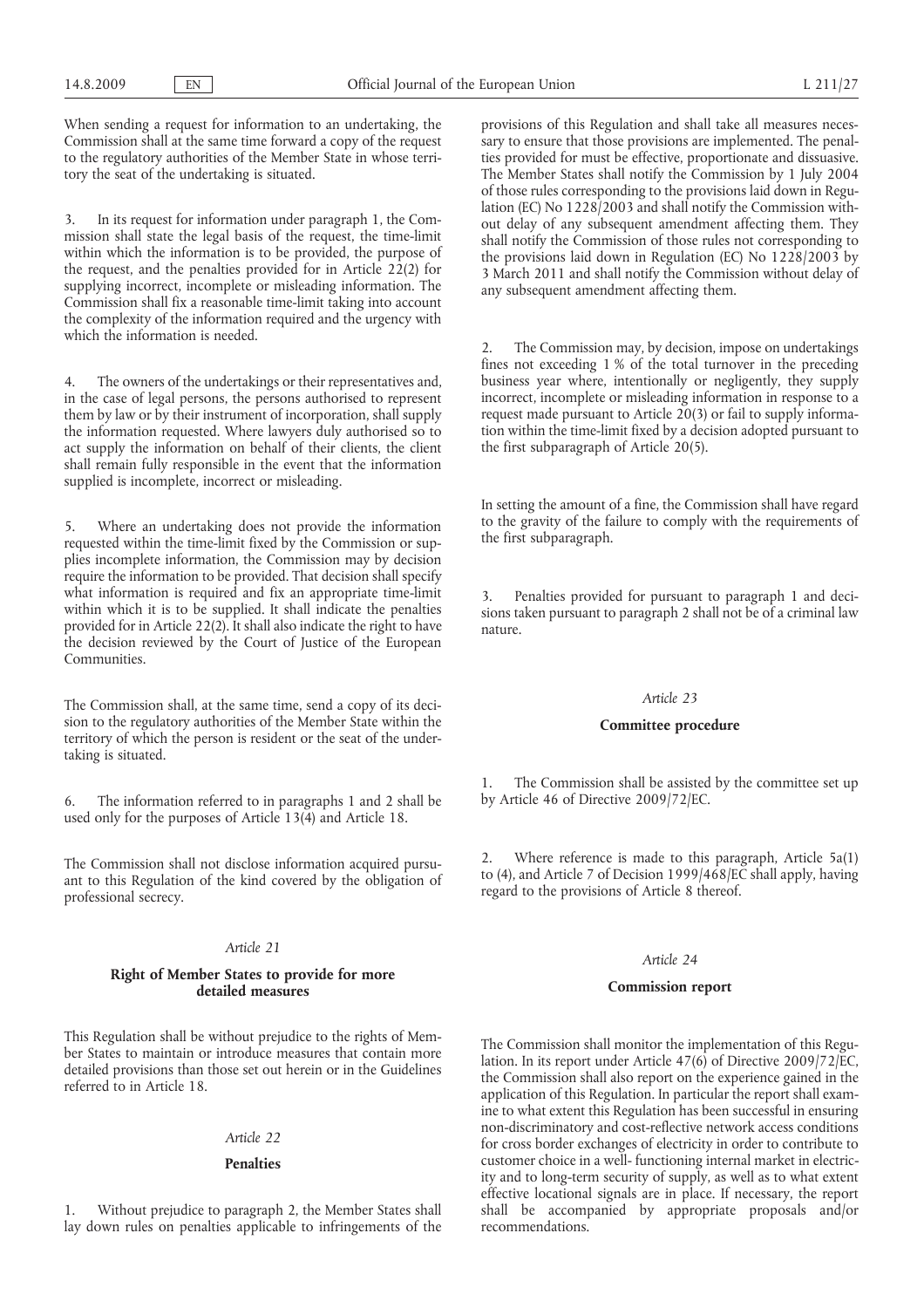# *Article 25*

# **Repeal**

Regulation (EC) No 1228/2003 shall be repealed from 3 March 2011. References made to the repealed Regulation shall be construed as references to this Regulation and shall be read in accordance with the correlation table in Annex II.

*Article 26*

# **Entry into force**

This Regulation shall enter into force on the twentieth day following that of its publication in the *Official Journal of the European Union*.

It shall apply from 3 March 2011.

This Regulation shall be binding in its entirety and directly applicable in all Member States.

Done at Brussels, 13 July 2009.

*For the European Parliament The President* H.-G. PÖTTERING

*For the Council The President* E. ERLANDSSON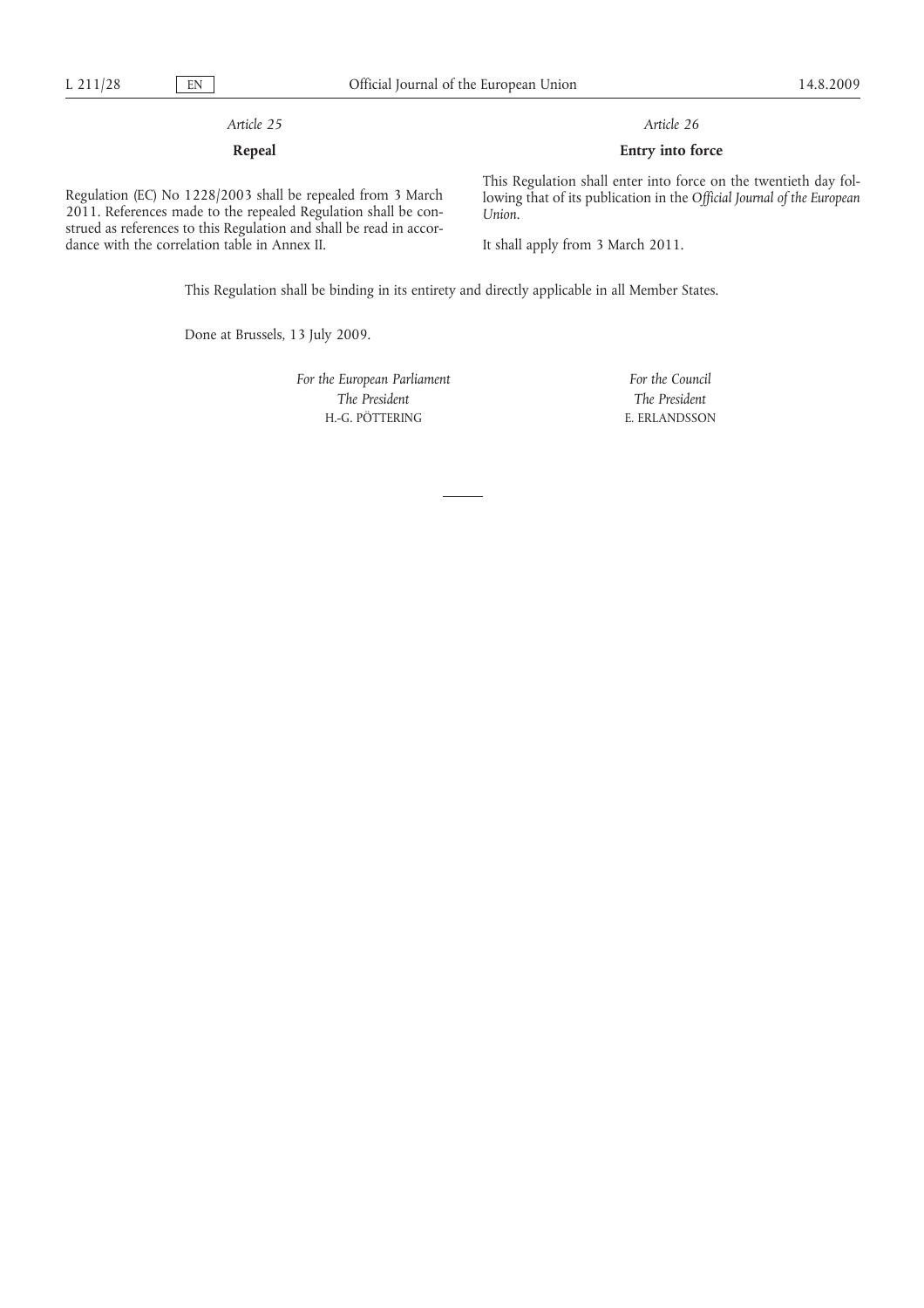### *ANNEX I*

#### **GUIDELINES ON THE MANAGEMENT AND ALLOCATION OF AVAILABLE TRANSFER CAPACITY OF INTERCONNECTIONS BETWEEN NATIONAL SYSTEMS**

#### 1. **General Provisions**

- 1.1. Transmission system operators (TSOs) shall endeavour to accept all commercial transactions, including those involving cross-border-trade.
- 1.2. When there is no congestion, there shall be no restriction of access to the interconnection. Where this is usually the case, there need be no permanent general allocation procedure for access to a cross-border transmission service.
- 1.3. Where scheduled commercial transactions are not compatible with secure network operation, the TSOs shall alleviate congestion in compliance with the requirements of network operational security while endeavouring to ensure that any associated costs remain at an economically efficient level. Curative re-dispatching or countertrading shall be envisaged in case lower cost measures cannot be applied.
- 1.4. If structural congestion appears, appropriate congestion-management methods and arrangements defined and agreed upon in advance shall be implemented immediately by the TSOs. The congestion-management methods shall ensure that the physical power flows associated with all allocated transmission capacity comply with network security standards.
- 1.5. The methods adopted for congestion management shall give efficient economic signals to market participants and TSOs, promote competition and be suitable for regional and Community-wide application.
- 1.6. No transaction-based distinction shall be applied in congestion management. A particular request for transmission service shall be denied only when the following cumulative conditions are fulfilled:
	- (a) the incremental physical power flows resulting from the acceptance of that request imply that secure operation of the power system may no longer be guaranteed, and
	- (b) the monetary value of the request in the congestion-management procedure is lower than all other requests intended to be accepted for the same service and conditions.
- 1.7. When defining appropriate network areas in and between which congestion management is to apply, TSOs shall be guided by the principles of cost-effectiveness and minimisation of negative impacts on the internal market in electricity. Specifically, TSOs shall not limit interconnection capacity in order to solve congestion inside their own control area, save for the abovementioned reasons and reasons of operational security (1). If such a situation occurs, this shall be described and transparently presented by the TSOs to all the system users. Such a situation shall be tolerated only until a long-term solution is found. The methodology and projects for achieving the long-term solution shall be described and transparently presented by the TSOs to all the system users.
- 1.8. When balancing the network inside the control area through operational measures in the network and through re-dispatching, the TSO shall take into account the effect of those measures on neighbouring control areas.
- 1.9. By 1 January 2008, mechanisms for the intra-day congestion management of interconnector capacity shall be established in a coordinated way and under secure operational conditions, in order to maximise opportunities for trade and to provide for cross-border balancing.

<sup>(</sup> 1) Operational security means 'keeping the transmission system within agreed security limits'.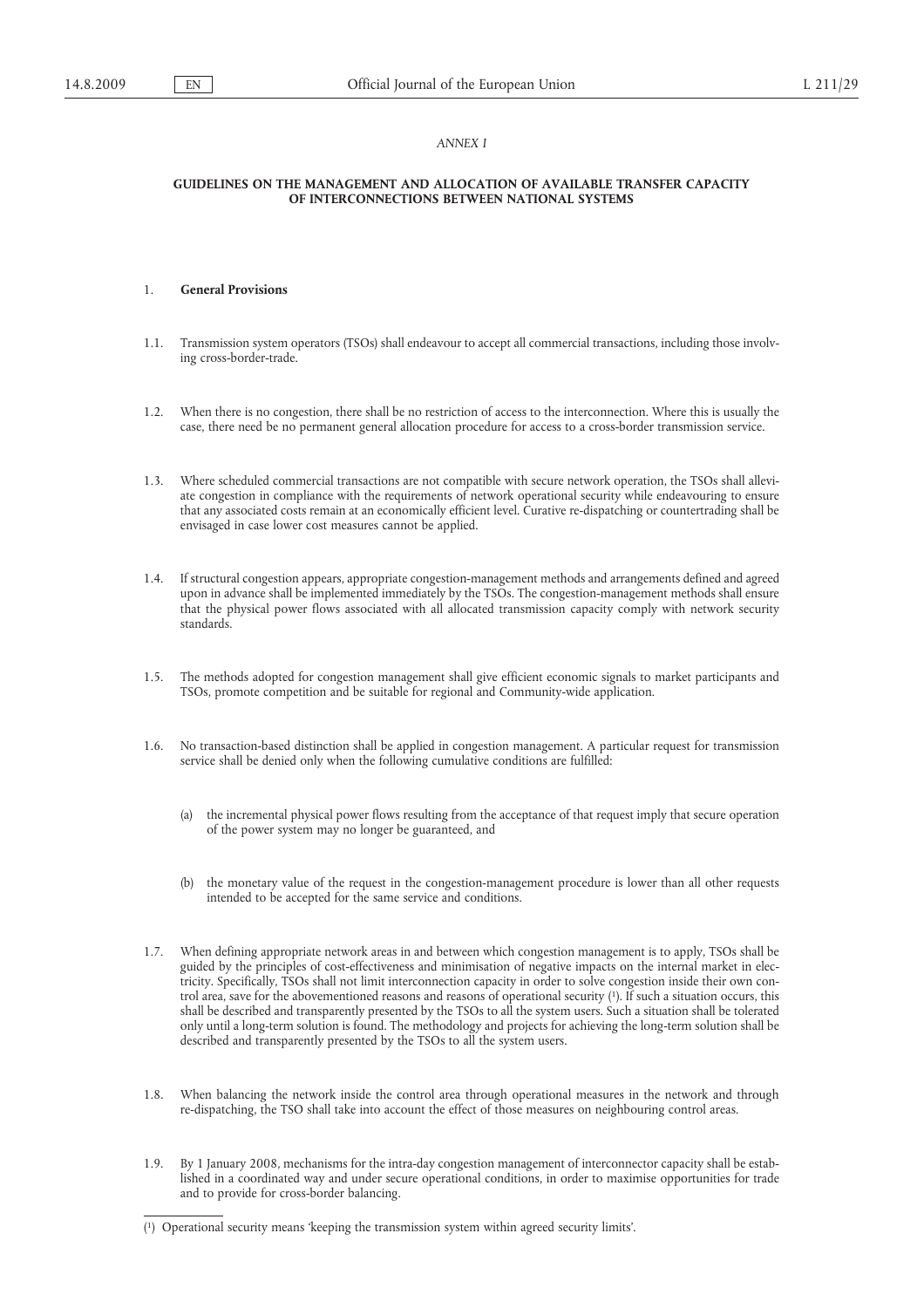1.10. The national regulatory authorities shall regularly evaluate the congestion-management methods, paying particular attention to compliance with the principles and rules established in this Regulation and those Guidelines and with the terms and conditions set by the regulatory authorities themselves under those principles and rules. Such evaluation shall include consultation of all market participants and dedicated studies.

#### 2. **Congestion-management methods**

- 2.1. Congestion-management methods shall be market-based in order to facilitate efficient cross-border trade. For that purpose, capacity shall be allocated only by means of explicit (capacity) or implicit (capacity and energy) auctions. Both methods may coexist on the same interconnection. For intra-day trade continuous trading may be used.
- 2.2. Depending on competition conditions, the congestion-management mechanisms may need to allow for both long and short-term transmission capacity allocation.
- 2.3. Each capacity-allocation procedure shall allocate a prescribed fraction of the available interconnection capacity plus any remaining capacity not previously allocated and any capacity released by capacity holders from previous allocations.
- 2.4. TSOs shall optimise the degree to which capacity is firm, taking into account the obligations and rights of the TSOs involved and the obligations and rights of market participants, in order to facilitate effective and efficient competition. A reasonable fraction of capacity may be offered to the market at a reduced degree of firmness, but the exact conditions for transport over cross-border lines shall, at all times, be made known to market participants.
- 2.5. The access rights for long and medium-term allocations shall be firm transmission capacity rights. They shall be subject to the use-it-or-lose-it or use-it-or-sell-it principles at the time of nomination.
- 2.6. TSOs shall define an appropriate structure for the allocation of capacity between different timeframes. This may include an option for reserving a minimum percentage of interconnection capacity for daily or intra-daily allocation. Such an allocation structure shall be subject to review by the respective regulatory authorities. In drawing up their proposals, the TSOs shall take into account:
	- (a) the characteristics of the markets;
	- (b) the operational conditions, such as the implications of netting firmly declared schedules;
	- (c) the level of harmonisation of the percentages and timeframes adopted for the different capacity-allocation mechanisms in place.
- 2.7. Capacity allocation shall not discriminate between market participants that wish to use their rights to make use of bilateral supply contracts or to bid into power exchanges. The highest value bids, whether implicit or explicit in a given timeframe, shall be successful.
- 2.8. In regions where forward financial electricity markets are well developed and have shown their efficiency, all interconnection capacity may be allocated through implicit auctioning.
- 2.9. Other than in the case of new interconnectors which benefit from an exemption under Article 7 of Regulation (EC) No 1228/2003 or Article 17 of this Regulation, establishing reserve prices in capacity-allocation methods shall not be allowed.
- 2.10. In principle, all potential market participants shall be permitted to participate in the allocation process without restriction. To avoid creating or aggravating problems related to the potential use of dominant position of any market player, the relevant regulatory and/or competition authorities, where appropriate, may impose restrictions in general or on an individual company on account of market dominance.
- 2.11. Market participants shall firmly nominate their use of the capacity to the TSOs by a defined deadline for each timeframe. That deadline shall be such that TSOs are able to reassign unused capacity for reallocation in the next relevant timeframe — including intra-day sessions.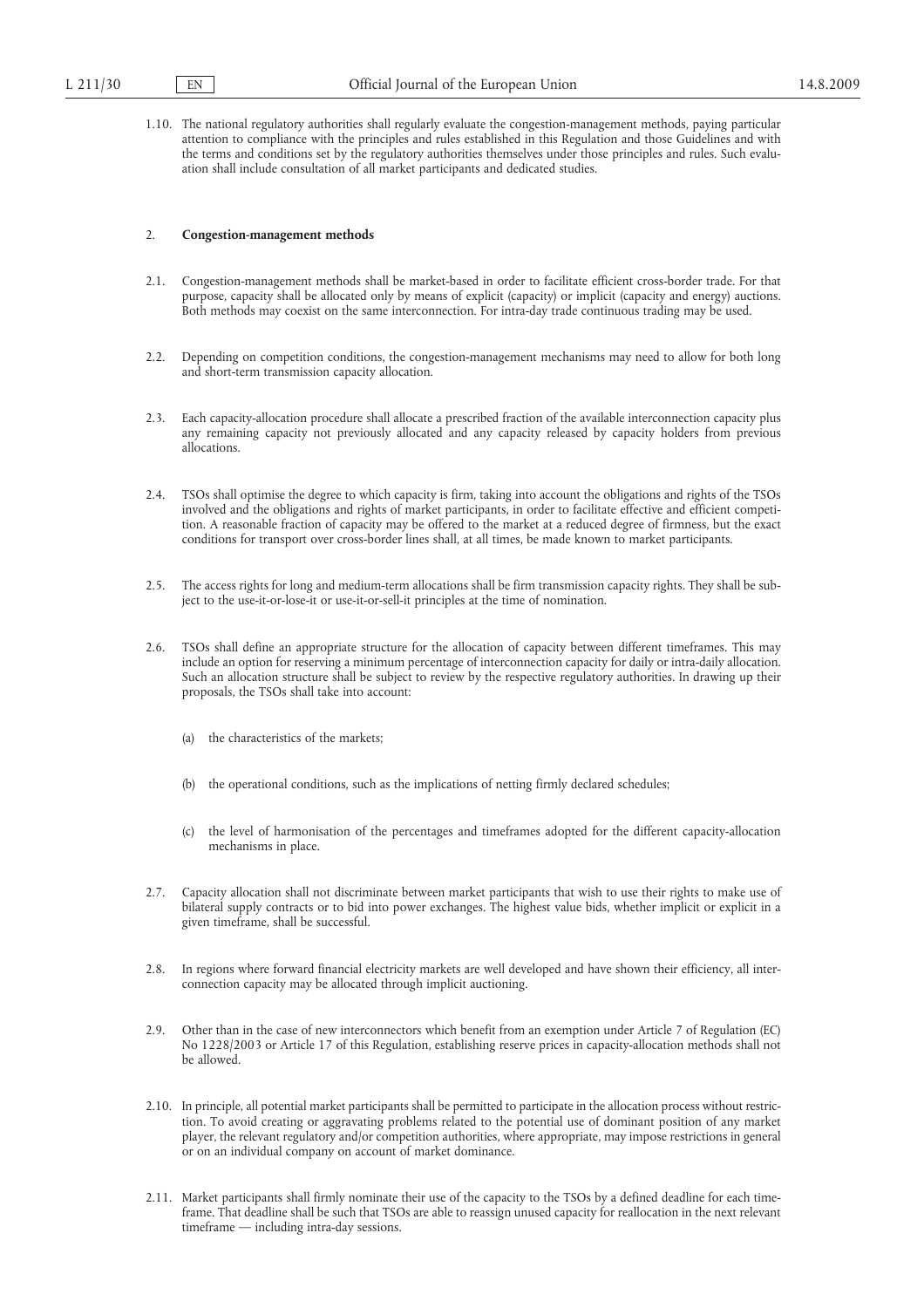- 2.12. Capacity shall be freely tradable on a secondary basis, provided that the TSO is informed sufficiently in advance. Where a TSO refuses any secondary trade (transaction), this must be clearly and transparently communicated and explained to all the market participants by that TSO and notified to the regulatory authority.
- 2.13. The financial consequences of failure to honour obligations associated with the allocation of capacity shall be attributed to those who are responsible for such a failure. Where market participants fail to use the capacity that they have committed to use, or, in the case of explicitly auctioned capacity, fail to trade on a secondary basis or give the capacity back in due time, they shall lose the rights to such capacity and pay a cost-reflective charge. Any cost-reflective charges for the non-use of capacity shall be justified and proportionate. Likewise, if a TSO does not fulfil its obligation, it shall be liable to compensate the market participant for the loss of capacity rights. No consequential losses shall be taken into account for that purpose. The key concepts and methods for the determination of liabilities that accrue upon failure to honour obligations shall be set out in advance in respect of the financial consequences, and shall be subject to review by the relevant national regulatory authority or authorities.

### 3. **Coordination**

- 3.1. Capacity allocation at an interconnection shall be coordinated and implemented using common allocation procedures by the TSOs involved. In cases where commercial exchanges between two countries (TSOs) are expected to affect physical flow conditions in any third-country (TSO) significantly, congestion-management methods shall be coordinated between all the TSOs so affected through a common congestion-management procedure. National regulatory authorities and TSOs shall ensure that no congestion-management procedure with significant effects on physical electric power flows in other networks is devised unilaterally.
- 3.2. A common coordinated congestion-management method and procedure for the allocation of capacity to the market at least annually, monthly and day-ahead shall be applied by 1 January 2007 between countries in the following regions:
	- (a) Northern Europe (i.e. Denmark, Sweden, Finland, Germany and Poland),
	- North-West Europe (i.e. Benelux, Germany and France),
	- (c) Italy (i.e. Italy, France, Germany, Austria, Slovenia and Greece),
	- (d) Central Eastern Europe (i.e. Germany, Poland, Czech Republic, Slovakia, Hungary, Austria and Slovenia),
	- (e) South-West Europe (i.e. Spain, Portugal and France),
	- (f) UK, Ireland and France,
	- (g) Baltic states (i.e. Estonia, Latvia and Lithuania).

At an interconnection involving countries belonging to more than one region, the congestion-management method applied may differ in order to ensure the compatibility with the methods applied in the other regions to which those countries belong. In that case, the relevant TSOs shall propose the method which shall be subject to review by the relevant regulatory authorities.

- 3.3. The regions referred to in point 2.8. may allocate all interconnection capacity through day-ahead allocation.
- 3.4. Compatible congestion-management procedures shall be defined in all those seven regions with a view to forming a truly integrated internal market in electricity. Market participants shall not be confronted with incompatible regional systems.
- 3.5. With a view to promoting fair and efficient competition and cross-border trade, coordination between TSOs within the regions set out in point 3.2. shall include all the steps from capacity calculation and optimisation of allocation to secure operation of the network, with clear assignments of responsibility. Such coordination shall include, in particular:
	- (a) the use of a common transmission model dealing efficiently with interdependent physical loop-flows and having regard to discrepancies between physical and commercial flows,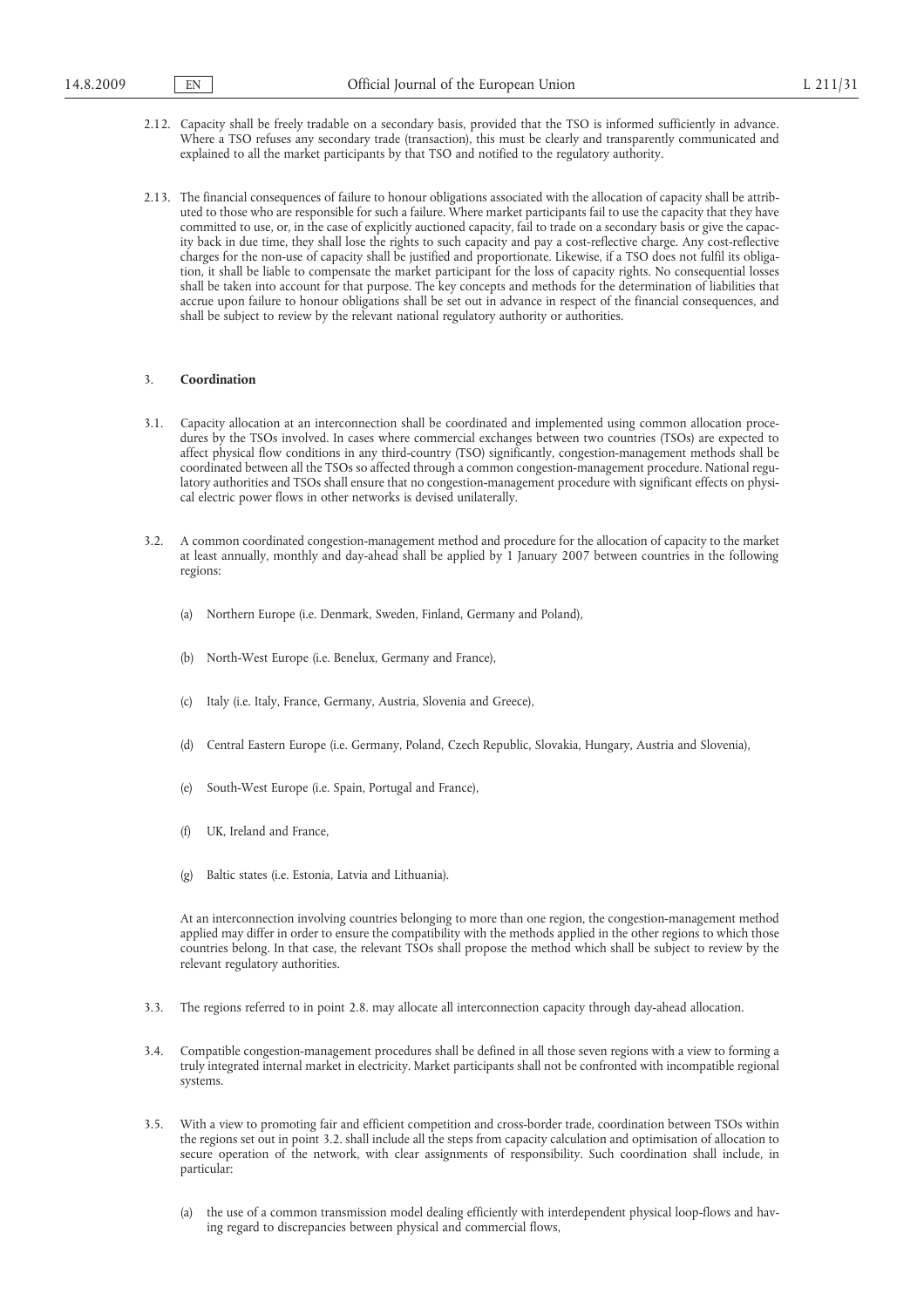- (b) allocation and nomination of capacity to deal efficiently with interdependent physical loop-flows,
- (c) identical obligations on capacity holders to provide information on their intended use of the capacity, i.e. nomination of capacity (for explicit auctions),
- (d) identical timeframes and closing times,
- (e) identical structure for the allocation of capacity among different timeframes (for example, 1 day, 3 hours, 1 week, etc.) and in terms of blocks of capacity sold (amount of power in MW, MWh, etc.),
- (f) consistent contractual framework with market participants,
- (g) verification of flows to comply with the network security requirements for operational planning and for realtime operation,
- (h) accounting and settlement of congestion-management actions.
- 3.6. Coordination shall also include the exchange of information between TSOs. The nature, time and frequency of information exchange shall be compatible with the activities set out in point 3.5 and the functioning of the electricity markets. That information exchange shall, in particular, enable the TSOs to make the best possible forecast of the global network situation in order to assess the flows in their network and the available interconnection capacities. Any TSO collecting information on behalf of other TSOs shall give back to the participating TSO the results of the collection of data.

#### 4. **Timetable for market operations**

- 4.1. The allocation of the available transmission capacity shall take place sufficiently in advance. Prior to each allocation, the involved TSOs shall, jointly, publish the capacity to be allocated, taking into account where appropriate the capacity released from any firm transmission rights and, where relevant, associated netted nominations, along with any time periods during which the capacity will be reduced or not available (for the purpose of maintenance, for example).
- 4.2. Having full regard to network security, the nomination of transmission rights shall take place sufficiently in advance, before the day-ahead sessions of all the relevant organised markets and before the publication of the capacity to be allocated under the day-ahead or intra-day allocation mechanism. Nominations of transmission rights in the opposite direction shall be netted in order to make efficient use of the interconnection.
- 4.3. Successive intra-day allocations of available transmission capacity for day D shall take place on days D-1 and D, after the issuing of the indicated or actual day-ahead production schedules.
- 4.4. When preparing day-ahead network operation, the TSOs shall exchange information with neighbouring TSOs, including their forecast network topology, the availability and forecasted production of generation units, and load flows in order to optimise the use of the overall network through operational measures in compliance with the rules for secure network operation.

#### 5. **Transparency**

- 5.1. TSOs shall publish all relevant data related to network availability, network access and network use, including a report on where and why congestion exists, the methods applied for managing the congestion and the plans for its future management.
- 5.2. TSOs shall publish a general description of the congestion-management method applied under different circumstances for maximising the capacity available to the market, and a general scheme for the calculation of the interconnection capacity for the different timeframes, based upon the electrical and physical realities of the network. Such a scheme shall be subject to review by the regulatory authorities of the Member States concerned.
- 5.3. The congestion management and capacity-allocation procedures in use, together with the times and procedures for applying for capacity, a description of the products offered and the obligations and rights of both the TSOs and the party obtaining the capacity, including the liabilities that accrue upon failure to honour obligations, shall be described in detail and made available in a transparent manner to all potential network users by TSOs.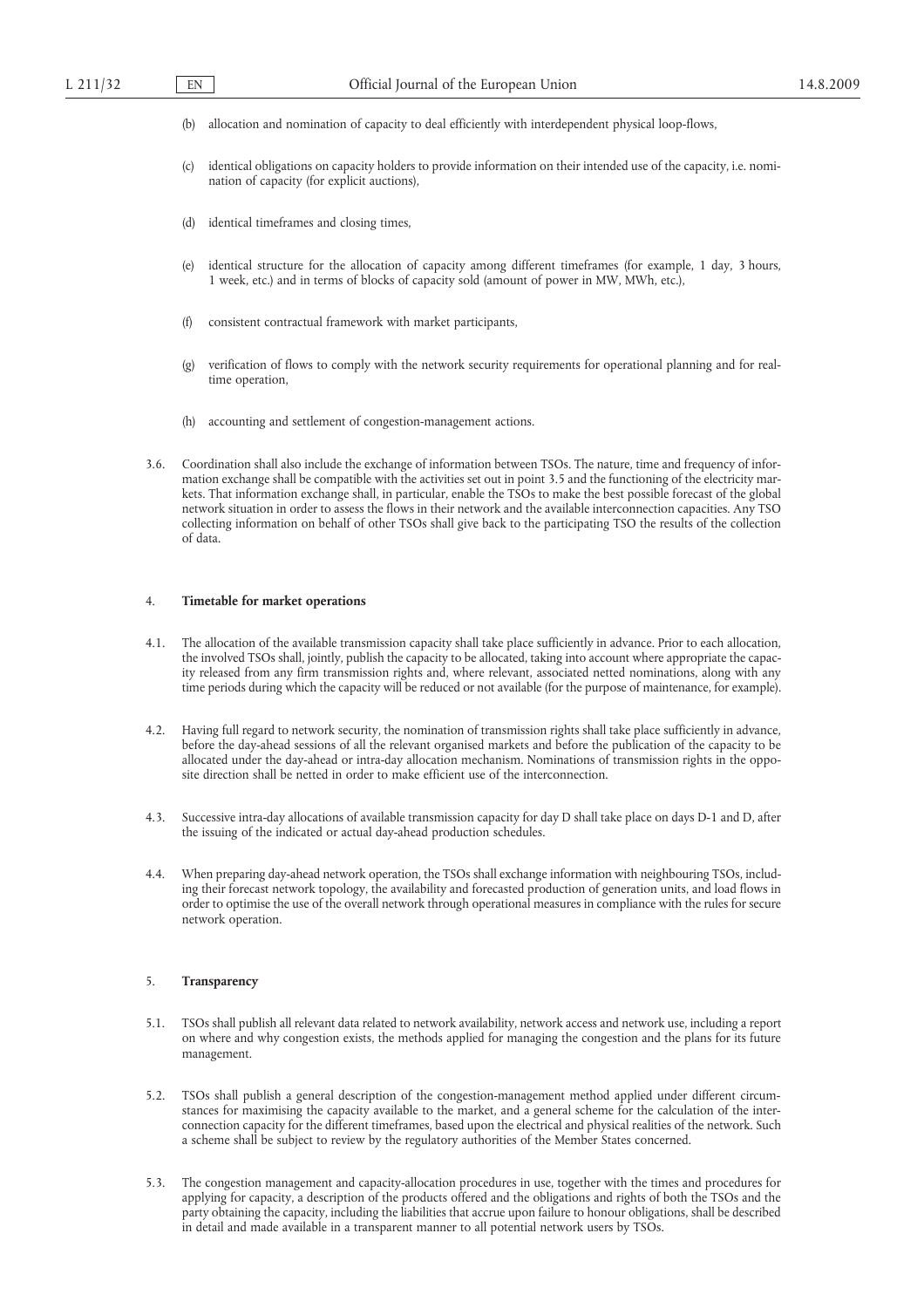- 5.4. The operational and planning security standards shall form an integral part of the information that TSOs publish in an open and public document. That document shall also be subject to review of the national regulatory authorities.
- 5.5. TSOs shall publish all relevant data concerning cross-border trade on the basis of the best possible forecast. In order to fulfil that obligation the market participants concerned shall provide the TSOs with the relevant data. The manner in which such information is published shall be subject to review by the regulatory authorities. TSOs shall publish at least:
	- (a) annually: information on the long-term evolution of the transmission infrastructure and its impact on crossborder transmission capacity;
	- (b) monthly: month- and year-ahead forecasts of the transmission capacity available to the market, taking into account all relevant information available to the TSO at the time of the forecast calculation (for example, impact of summer and winter seasons on the capacity of lines, maintenance of the network, availability of production units, etc.);
	- (c) weekly: week-ahead forecasts of the transmission capacity available to the market, taking into account all relevant information available to the TSOs at the time of calculation of the forecast, such as the weather forecast, planned network maintenance work, availability of production units, etc.;
	- (d) daily: day-ahead and intra-day transmission capacity available to the market for each market time unit, taking into account all netted day-ahead nominations, day-ahead production schedules, demand forecasts and planned network maintenance work;
	- (e) total capacity already allocated, by market time unit, and all relevant conditions under which that capacity may be used (for example, auction clearing price, obligations on how to use the capacity, etc.), so as to identify any remaining capacity;
	- (f) allocated capacity as soon as possible after each allocation, as well as an indication of prices paid;
	- (g) total capacity used, by market time unit, immediately after nomination;
	- (h) as closely as possible to real time: aggregated realised commercial and physical flows, by market time unit, including a description of the effects of any corrective actions taken by the TSOs (such as curtailment) for solving network or system problems;
	- (i) ex-ante information on planned outages and ex-post information for the previous day on planned and unplanned outages of generation units larger than 100 MW.
- 5.6. All relevant information shall be available for the market in due time for the negotiation of all transactions (such as the time of negotiation of annual supply contracts for industrial customers or the time when bids have to be sent into organised markets).
- 5.7. The TSO shall publish the relevant information on forecast demand and on generation according to the timeframes referred to in points 5.5 and 5.6. The TSO shall also publish the relevant information necessary for the cross-border balancing market.
- 5.8. When forecasts are published, the ex post realised values for the forecast information shall also be published in the time period following that to which the forecast applies or at the latest on the following day  $(D + 1)$ .
- 5.9. All information published by the TSOs shall be made freely available in an easily accessible form. All data shall also be accessible through adequate and standardised means of information exchange, to be defined in close cooperation with market participants. The data shall include information on past time periods with a minimum of two years, so that new market entrants may also have access to such data.
- 5.10. TSOs shall exchange regularly a set of sufficiently accurate network and load flow data in order to enable load flow calculations for each TSO in their relevant area. The same set of data shall be made available to the regulatory authorities and to the Commission upon request. The regulatory authorities and the Commission shall ensure the confidential treatment of that set of data, by themselves and by any consultant carrying out analytical work for them on the basis of those data.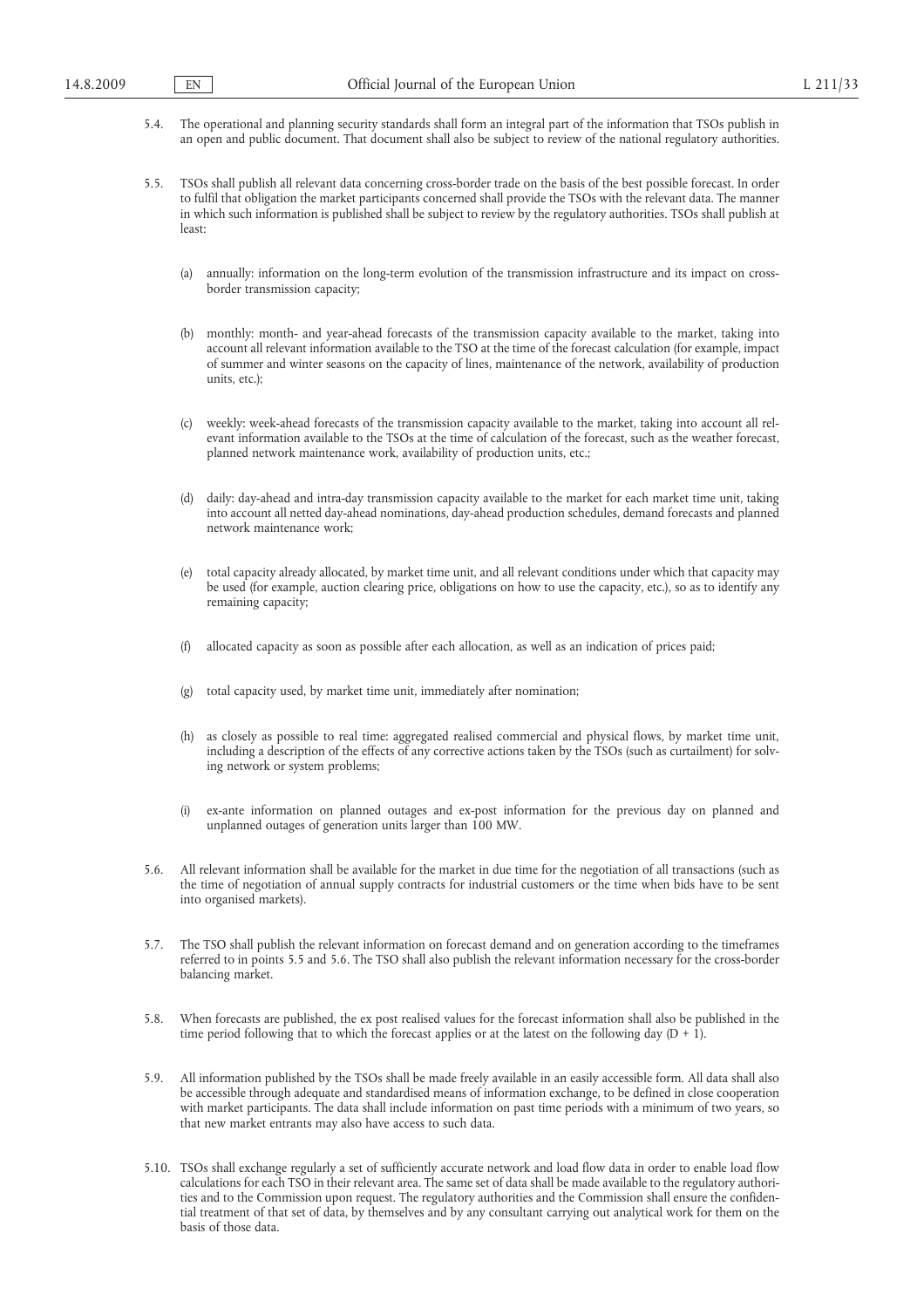#### 6. **Use of congestion income**

- 6.1. Congestion-management procedures associated with a pre-specified timeframe may generate revenue only in the event of congestion which arises for that timeframe, except in the case of new interconnectors which benefit from an exemption under Article 7 of Regulation (EC) No 1228/2003 or Article 17 of this Regulation. The procedure for the distribution of those revenues shall be subject to review by the regulatory authorities and shall neither distort the allocation process in favour of any party requesting capacity or energy nor provide a disincentive to reduce congestion.
- 6.2. National regulatory authorities shall be transparent regarding the use of revenues resulting from the allocation of interconnection capacity.
- 6.3. The congestion income shall be shared among the TSOs involved in accordance with criteria agreed between the TSOs involved and reviewed by the respective regulatory authorities.
- 6.4. TSOs shall clearly establish beforehand the use they will make of any congestion income they may obtain and report on the actual use of that income. Regulatory authorities shall verify that such use complies with this Regulation and those Guidelines and that the total amount of congestion income resulting from the allocation of interconnection capacity is devoted to one or more of the three purposes set out in Article 16(6) of this Regulation.
- 6.5. On an annual basis, and by 31 July each year, the regulatory authorities shall publish a report setting out the amount of revenue collected for the 12-month period up to 30 June of the same year and the use made of the revenues in question, together with verification that that use complies with this Regulation and those Guidelines and that the total amount of congestion income is devoted to one or more of the three prescribed purposes.
- 6.6. The use of congestion income for investment to maintain or increase interconnection capacity shall preferably be assigned to specific predefined projects which contribute to relieving the existing associated congestion and which may also be implemented within a reasonable time, particularly as regards the authorisation process.